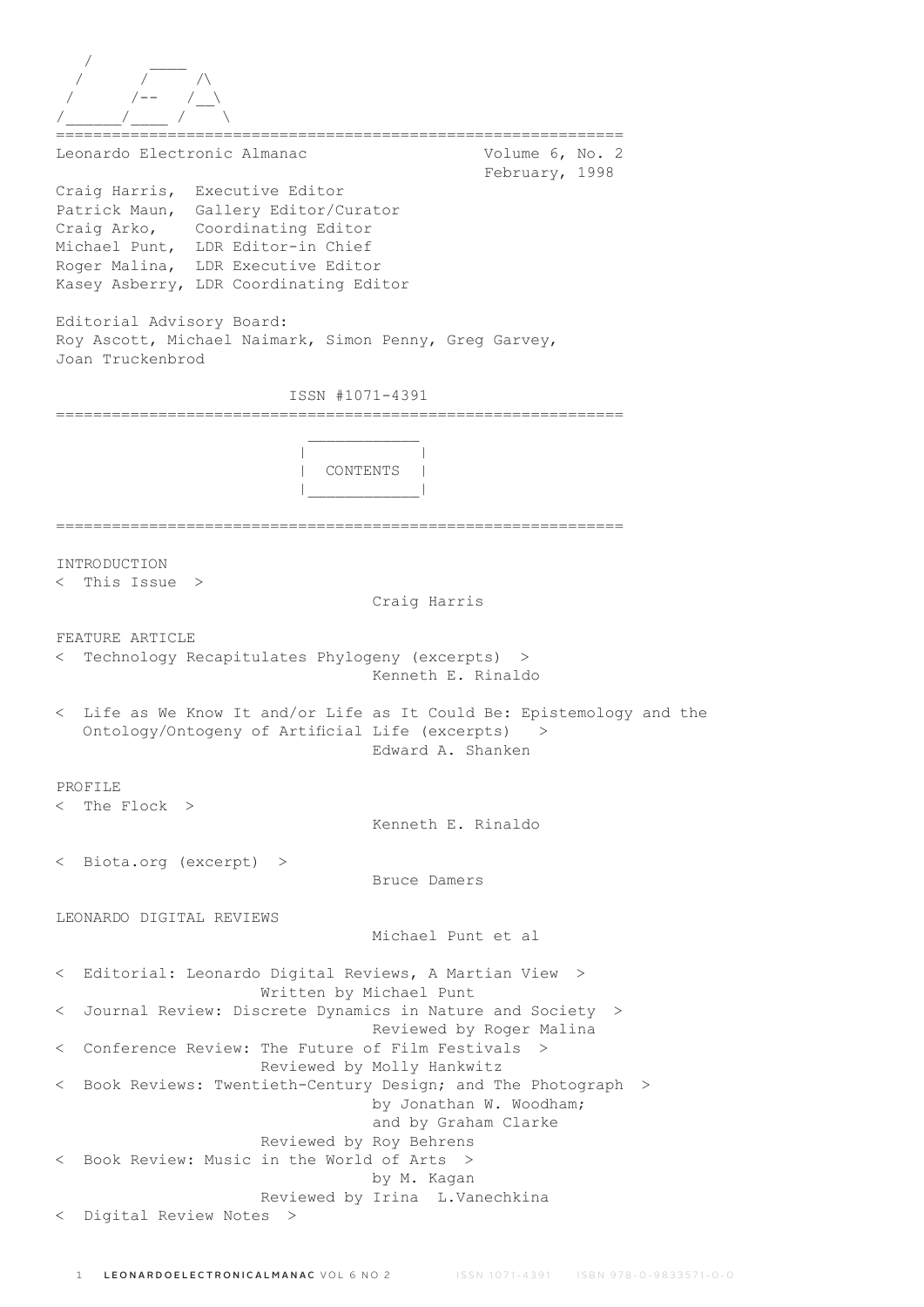| OPPORTUNITIES                                                                                     |  |  |  |  |  |
|---------------------------------------------------------------------------------------------------|--|--|--|--|--|
| < Ohio University School of Music Electronic Music Graduate<br>Assistantships: 1998-99 >          |  |  |  |  |  |
| < Music-related Software/Hardware Engineering - NYCOR Search, Inc. >                              |  |  |  |  |  |
| < Ryerson Polytechnic University - tenure track in New Media >                                    |  |  |  |  |  |
| < University of Florida - Electroacoustic Music and Music Technology<br>Graduate Assistantships > |  |  |  |  |  |
| ANNOUNCEMENTS                                                                                     |  |  |  |  |  |
| < Artificial Life Conference - Paris >                                                            |  |  |  |  |  |
| ACKNOWLEDGMENTS                                                                                   |  |  |  |  |  |
| LEA WORLD WIDE WEB ACCESS                                                                         |  |  |  |  |  |
| LEA PUBLISHING & SUBSCRIPTION INFORMATION                                                         |  |  |  |  |  |
|                                                                                                   |  |  |  |  |  |
|                                                                                                   |  |  |  |  |  |
|                                                                                                   |  |  |  |  |  |
|                                                                                                   |  |  |  |  |  |
| INTRODUCTION                                                                                      |  |  |  |  |  |
|                                                                                                   |  |  |  |  |  |
|                                                                                                   |  |  |  |  |  |
|                                                                                                   |  |  |  |  |  |

< This Issue >

# Craig Harris

As we announced last month we are launching another thematic thread in Leonardo Electronic Almanac 6:2, focusing attention on the intersection of art and artificial life. Guest Editor Ken Rinaldo has been working with us for several months to establish a significant endeavor that will find its way into LEA, and also into the pages of the hardcopy journal Leonardo. We have three installments scheduled so far, to appear between now and the end of the year, and we are hoping to hear from people doing a variety of work in this arena so that we can contribute to a critical discourse that both documents current activities, and fosters work and collaboration in the future.

LEA welcomes Michael Punt as the new Editor-in-Chief of Leonardo Digital Reviews. Michael will be bringing a new sense of direction to LDR in both electronic and hardcopy formats, and in this issue he provides us with his perspective on what needs to take place in the realm of reviews.

We are moving forward on our plan to install the subscription system for LEA on the MIT Press file server, and expect this transformation to take place with LEA 6:4. The text version of LEA 6:2 reflects some of this metamorphosis, providing excerpts from some of the articles for which full content resides on the LEA web site. This is partly due to the fact the size and nature of these articles makes it unrealistic to rely on text email distribution. We will continue to provide summaries of each new issue's content via email throughout the year, informing our subscribers of the content that will be found in the full LEA web journal.

Keep the content coming! We have a fabulous assemblage of material that we are preparing for publication in the next several months, and we are always looking for more.

=============================================================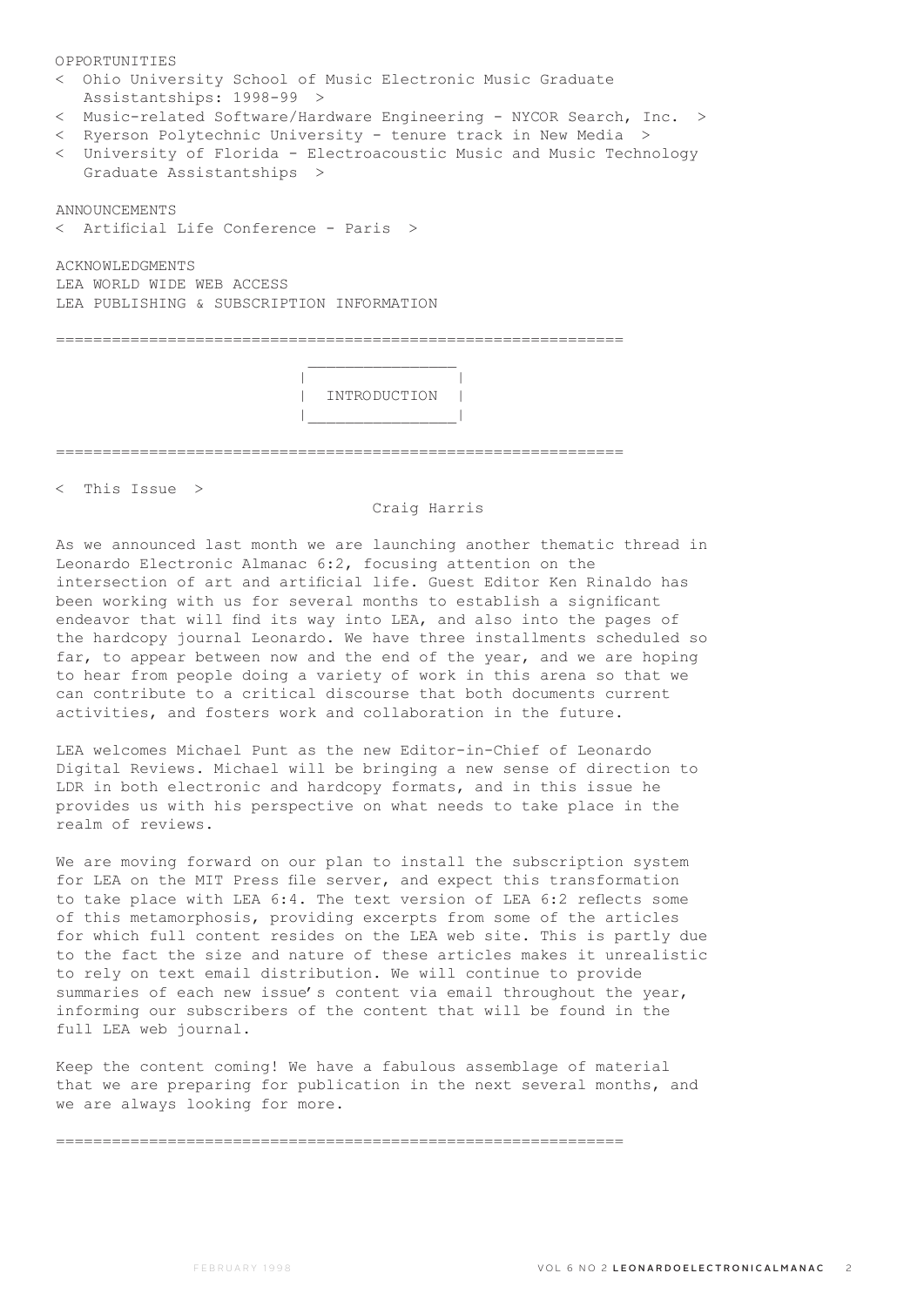

Technology Recapitulates Phylogeny (excerpts) > Kenneth E. Rinaldo

=============================================================

 $\mathcal{L}_\text{max}$  and  $\mathcal{L}_\text{max}$  are the set of  $\mathcal{L}_\text{max}$  . The set of  $\mathcal{L}_\text{max}$ 

|\_\_\_\_\_\_\_\_\_\_\_\_\_\_\_\_\_\_\_|

Kenneth E. Rinaldo Emergent Systems 1821 West Hubbard, #205 Chicago, Illinois 60622 Email: <krinaldo@hotmail.com> URL: <http://ylem.org/artists/krinaldo/emergent1.html>

--------

Abstract

--------

In this paper I will begin by discussing the issue of the machine and transformed vision. This will lead to the notion of "emergence" - a collapse of both scientific and artistic barriers which frame the rise of neo-biology within the art world. A discussion of artists who use biology as model and computers as material will lead into a description and discussion of artificial life art. This will be followed with comments about the changing nature of the work of art in relation to artificial life techniques and interactive art in particular. Later a few artificial life artists and their artworks will be mentioned.

-------- Excerpts --------

...Our constructed history both of art and science can trace a clear visual and therefore ideational path through the machine and its perspective. Perhaps it is a vestige of a sensibility created through the use of hand tools. Just as humans once probed into the unknown with primitive tools, for food or confirmation of reality, we allow the tool (machine) and its vision to replace our own. While the machine has both created and changed our vision, we have also created the machine, and it becomes as much a reflection of our desire, as a fluid distortion of our perceptions, and therefore artistic expression.

...Emergence is the new paradigm for a global change encompassing this earth. Artists, scientists, poets, theoreticians and researchers alike are no longer solely concerned with fields of pure research to the exclusion of other perspectives; they are instead concerned with the convergence and sharing of knowledge from all fields.

...Technology Recapitulates Phylogeny is an observation I've made which is a play on Ernst Haeckel's notion that "ontogeny recapitulates phylogeny," in which the ontogeny, or growth of the fetus in the womb recaps certain phylogenetic stages through which life has evolved. During gestation, humans progress from a single cell to a time when the fetus has rudiments of gills and a tail. Even before Haeckel's ideas surfaced, Aristotle believed there was an analogical relationship between organic history and human development. Pre-Socratic thinkers like Anaximander, Anaximes and Democritus postulated an analogy between cosmic history and human development.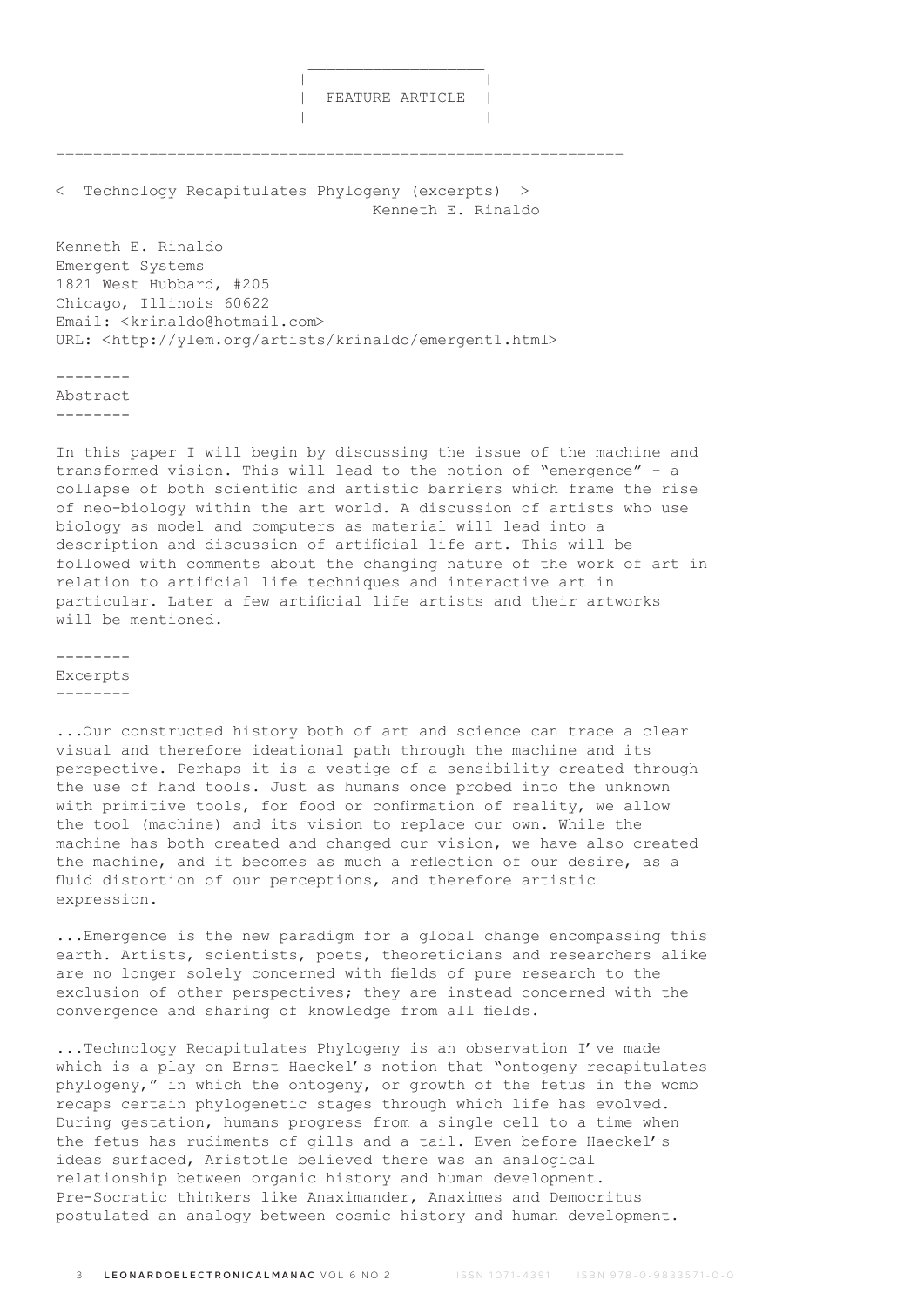...Certainly one of the more fruitful cross fertilizations of cultural emergence has been the mix of biological models with computers for the creation of evolving computer systems. Artificial life forms are now being produced by artists, researchers and scientists alike, forms which can learn and adapt to environmental changes. They can, as Darwin had defined in 1859, evolve through the processes of "natural selection." One form of artificial life program for instance uses genetic algorithms instead of genes for evolution. Artificial life programs consist of populations of simple programs, with no specification controlling all the others. These programs react to local situations in an environment or each other, with no global behavior controller, and the behavior evolves out of the all local interactions. So, any behavior which arises out of all these local interactions can be considered emergent.

...The machine, which has mutated into the computer and has transformed our collective vision, causes both lens aberrations and simultaneous sight extension, permitting the emergence of new forms. This collapse of individualistic, reductionistic, hierarchical sight has given rise to simultaneous world sense and therefore ideational plenitude. With this sense extension humans may for the first time be able to exploit models of living systems which demonstrate the possibilities for technology further recapitulating phylogeny. The hope is for a sustainable melding of our biological environment and the technotope. The new genre of artificial life art has already produced many exemplary poetic works with still others evolving. I for one look forward to the day when my artwork greets me "good morning" when it has not been programmed to do so.

In this issue of LEA -------------------- [Ed. note: the URLs and the Biota.org work referred to below are available at the LEA website: <http://mitpress.mit.edu/e-journals/LEA/>.]

Eddie Shanken has written an article with multiple web links that dissects definitions of life and gets at the issues of "Life as we know it or life as it could be." Biota.org, an on line group using VRML to hatch worlds from human inputs, will also present their research and artworks. I have also included a brief description of an artificial life form "The Flock" that I created five years ago in association with Mark Grossman.

These works will begin to discern for the reader the vastly different approaches to A-life artworks and the philosophical implications of this work. They will be followed in a future issue of LEA in which Peter Beyls' use of artificial life programming techniques for the composition of music will be presented. In addition Yves Amu Klein's sculptural works which also use artificial life programming techniques to realize complex viewer interactions will be presented. Christa Somerer and Laurent Migneunneau will also present their work with artificial life in Leonardo Journal's next issue.

-------------- Call for Input --------------

--------------------

A call for artworks, papers, research, historical perspectives, and pioneer profiles of: artificial life artists, scientists, researchers and historians. Please contact:

Kenneth E. Rinaldo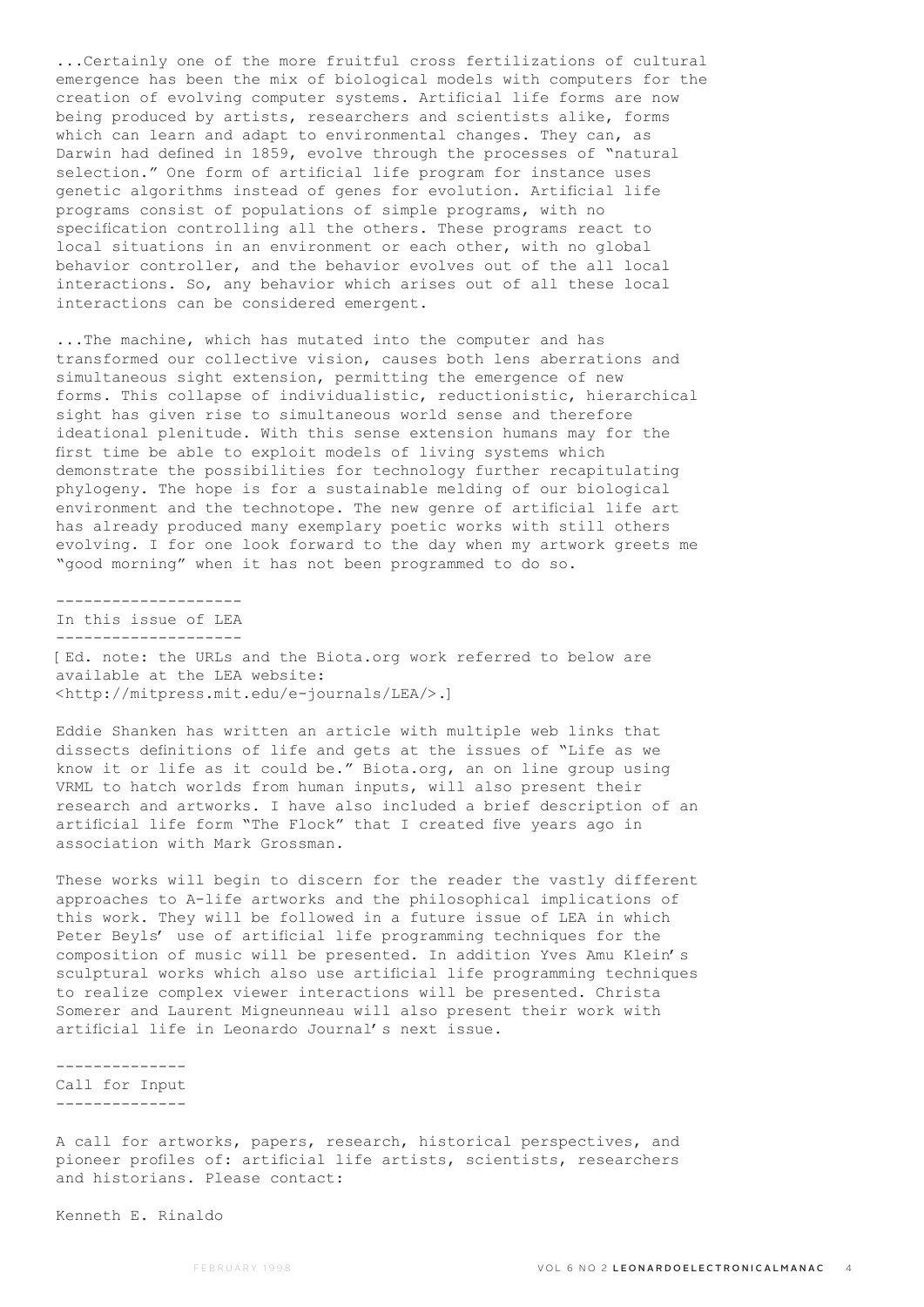Emergent Systems 1821 West Hubbard, #205 Chicago, Illinois 60622 Email: <krinaldo@hotmail.com> URL: <http://ylem.org/artists/krinaldo/emergent1.html>

Norbert Wiener, who coined the phrase "Cybernetics" as the "study of control and communication in animals and machine" set the stage for mathematician John Von Neuman who put forth that the basis for life is information and its subsequent evolution. The idea for the Cellular automaton was born. Still, the study of natural form has been around as long as the Paleolithic pigment drawings of Bison in the caves of Lascaux in Southwest France or Leonardo Davinci's studies of bats for the development of flying machines, which looked to natural systems as model, signalling a change from formal study to process concerns.

In 1987 Christopher G. Langton convened the first conference on "Artificial Life" and almost immediately it set off a flurry of new experimentation with artificial life techniques. At the front end of creation artists and researchers are setting the stage for works that self organize, evolve and virtually make themselves. Artificial life could best be described as the discovery and implementation of evolutionary software strategies in dynamic association with computer hardware and other environments, for the creation of "lifelike" behaviors and forms. This becomes a dynamic ever-changing, evolving collaboration with the machine and it's mimetic manifestations.

Individuals working "in silico" with artificial life techniques in sculptural form, installation, screen based, virtual environments, musical works, and historical perspectives are asked to submit their papers and artworks. Works that include evolutionary algorithms, genetic programming, classifier systems, Lindenmeyer systems, cellular automatons, neural networks, autonomous-agents, subsumption architectures and new forms are especially requested.

----------------------- Artificial Life Artists -----------------------

What follows is the beginning of a list of artists working with these particular areas. This will fill out considerably over the next couple of years as more artists and researchers working with artificial life techniques submit to LEA and Leonardo Journal and come to light.

Peter Beyls has been producing music using genetic algorithms as an alternative to pure human design as early as 1991. He began with cellular automata and is now employing genetic algorithms to realize original evolved musical compositions.

Nick Baginsky's "The Three Sirens," is an improvisational robot that uses unsupervised neural networks to learn rules about improvisation and instrumental virtuosity. They learn to control their motors and mechanical characteristics in which the feedback of the sound is further analyzed and creates a free improvisation of neural network composed music.

Yves Amu Kleins produces sculptural works inspired by Octopus behavior, and the growth of Fungi. These works exhibit complex adaptive behaviors triggered by human inputs and other Octofungi through evolving genetic algorithms set up by the artist.

Naoko Tosa's "Neuro Baby" is a work in which the participant induces a baby's head to react based on the tone of voice the system hears. Neural networks were used to decipher and understand these tones and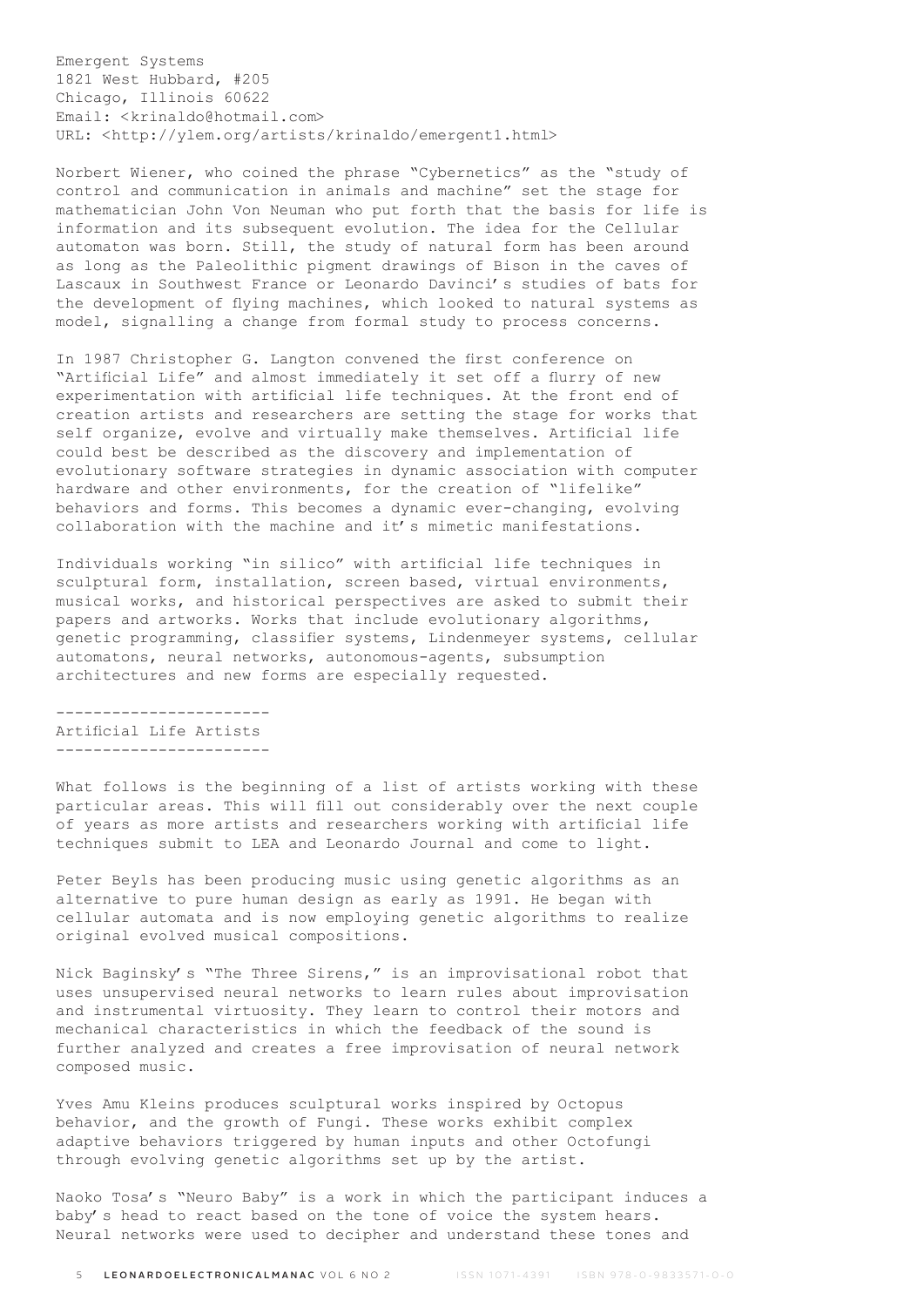adapt by eliciting appropriate baby responses like crying or cooing.

Laurent Mignonneau and Christa Somerer have created "Interactive Plant Growing" in which five potted plants are used as input transducers, sensing the galvanic skin resistance of the viewer/participant which changed artificial life variables within the program to grow virtual plants on the screen. They have worked with Tom Ray as of late in the production of "A-VOVLE."

Kenneth Rinaldo and Mark Grossman have produced three robotic arms which react to viewers and each other with pulsed infrared eyes and microphone ears. They used telephone tones as an audible language to pass messages about viewer proximity and the movements of the other arms. They display an inorganic flocking behavior toward sound but away from human bodies, and were based on Rodney Brooks' Subsumption architectures.

Joseph Bates in association with 12 other researchers produced the work "Edge of Intention" in which animated creatures called Woggles interact with each other and with a fourth creature which is controlled by a user. These works present an on screen world in which the autonomous Woggles interact displaying emotions through facial and body language expressions, and develop complex interaction with both the viewer/participant Woggle, and the others on the interior world.

Since 1996, Biota.org, a consortium of artist/researchers have been creating a VRML testbed which allows users to plant a seed in cyberspace and begin an A-life simulation. "Nerve Garden I" uses fractal algorithms and a finite state machine to simulate 3-D worlds, and "Nerve Garden II," in process, will utilize neural network control of evolution in the new world with a generative engine called nerves.

Karl Sims has used a Thinking Machines Connection Machine and John Holland's genetic algorithms to create "Panspermia" and other artificial life works that create evocative and lifelike worlds.

Australian artist Jon McCormack has created "Turbulence," a CD-ROM based playback of virtual chimeras and synthesized forms created using artificial life algorithms.

William Latham is inspired by a fusion of natural history and science fiction. He produces organic forms using an artistic system based on natural geometry, which is implemented by a computer program called MUTATOR.

Tom Ray created "Tierra," a platform for the study of the genomic evolution of artificial organisms at the University of Delaware and the ATR Human Information Processing Research Laboratories in Kyoto. The evolution of Tierra machine-language computer programs proceeds without explicit direction or intervention from a human operator. Tierra represents a bottom-up approach to general A-life simulation.

[Ed. note: the complete content of this article is available at the LEA website: <http://mitpress.mit.edu/e-journals/LEA/>.] \*\*\*\*\*\*\*\*\*\*\*\*\*\*\*\*\*\*\*\*\*\*\*\*\*\*\*\*\*\*\*\*\*\*\*\*\*\*\*\*\*\*\*\*\*\*\*\*\*\*\*\*\*\*\*\*\*\*\*\*\*

< Life as We Know It and/or Life as It Could Be: Epistemology and the Ontology/Ontogeny of Artificial Life (excerpts) > Edward A. Shanken

Edward A. Shanken Department of Art & Art History, Box 90764 Duke University, Durham, NC 27708-0764 Tel: (919) 688-6378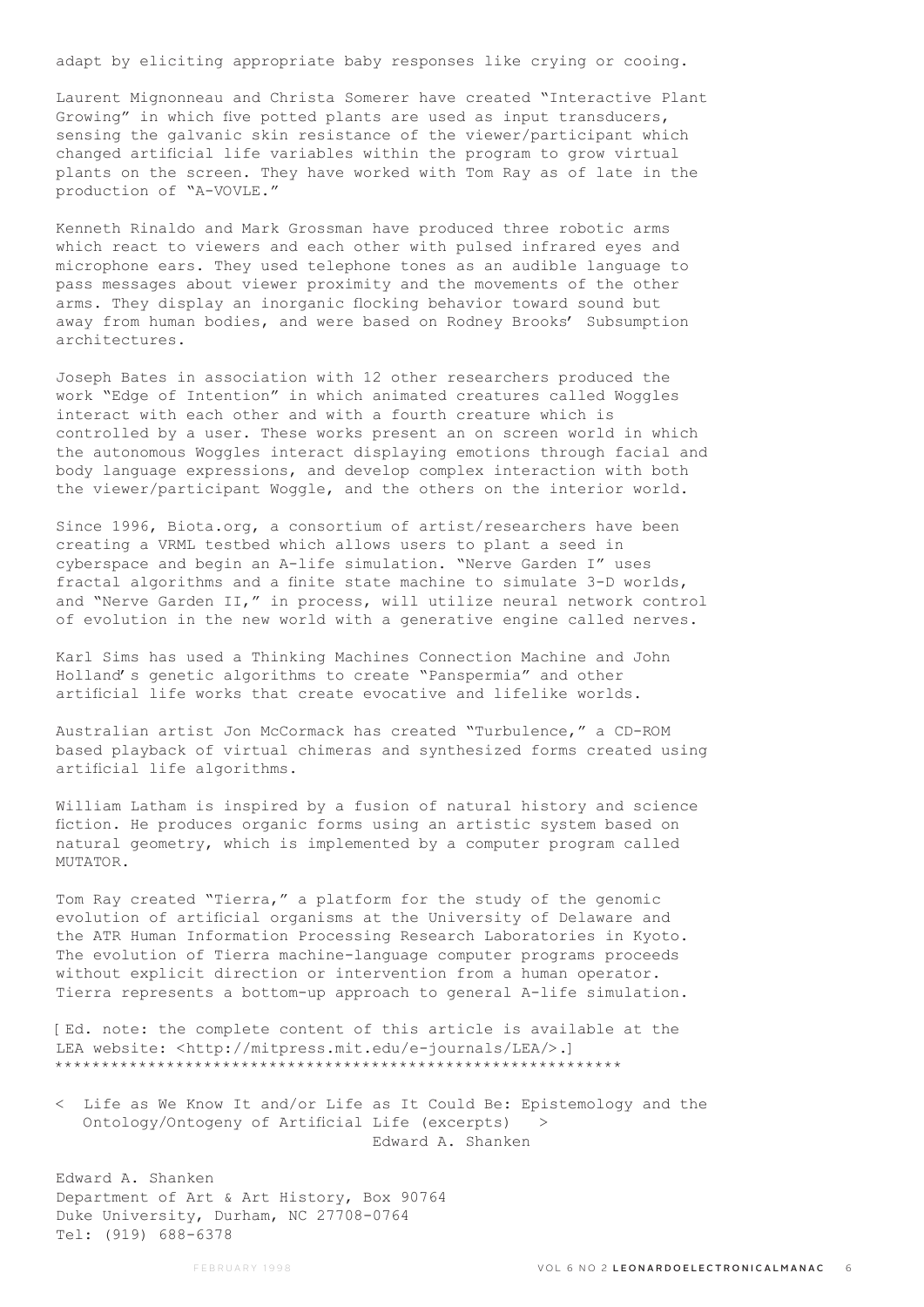Fax: (919) 688-6378 email: < qiftwrap@acpub.duke.edu>

------------ Introduction ------------

"...nature as described by our scientists is indeed an artifact built in collaboration with a Being sufficiently complex to mock and, perhaps, punish materialists by responding to them in a crudely materialistic way..."

- Paul Feyerabend, "Nature as a Work of Art"

Feyerabend's point is not that materialists are dim-witted and circular and get what they deserve, but that any given scientific explanation will be partial at best. It will function well in certain domains, and poorly in others - where alternative, perhaps incommensurable explanations, will do the trick. As a result, he likens the artwork of science to the constructions of Kurt Schwitters, such as the German artist's merzbild Konstruction fur edle Frauen (Construction for Noble Ladies, 1919) which the philosopher characterizes as an ad-hoc cobbling together of found objects in an amorphous structure. Noting that when "approached in different ways Nature gives different responses," Feyerabend concludes that universal explanations of nature-in-itself appear dubious. He proposes that science, which tends to search for unequivocal, unambiguous answers, could benefit from the arts, whose subtle understanding and appreciation of paradox and absurdity might complement what he calls the "(objective) artifact nature."

Implicit in the comments above is the idea that science is a hermeneutic rather than teleological endeavor. Artificial life, as the conjunction of biology and computational science, is likewise an interpretive discipline, one which - due to the domain of its inquiry and the nature and extent of its claims - raises many gnarly epistemological and ontological questions. For what is accepted as constitutive of life has great bearing on the understanding and experience of being.

-------- Excerpts --------

...For with regard to the understanding of life-as-we-know-it, I am concerned not just with his [Christopher Langton's] scientific goal of expanding insight into the physical, chemical, and biological qualities of life, but with the ways A-life research pushes the boundaries of metaphysics, and in so doing reveals insights into contemporary systems of value. A critical analysis of artificial life research programs may reveal as much about the epistemological and ontological biases of a particular cultural moment as the research itself does about the morphogenesis of prospective organisms. Nor are the two mutually exclusive, for combining these two levels of insight might create a self-reinforcing system of knowledge. In other words, a richer understanding of the constraints of current scientific and artistic methodologies affords more reasoned visions of the future, and these visions enable a subtler understanding of current constraints, and so on.

...As a segue into grappling with these ideas in the realm of art, Jack Burnham's "Beyond Modern Sculpture" of 1968 offers a useful history of the human infatuation with the creation of lifelike forms from non-living matter. The art historian begins a chapter entitled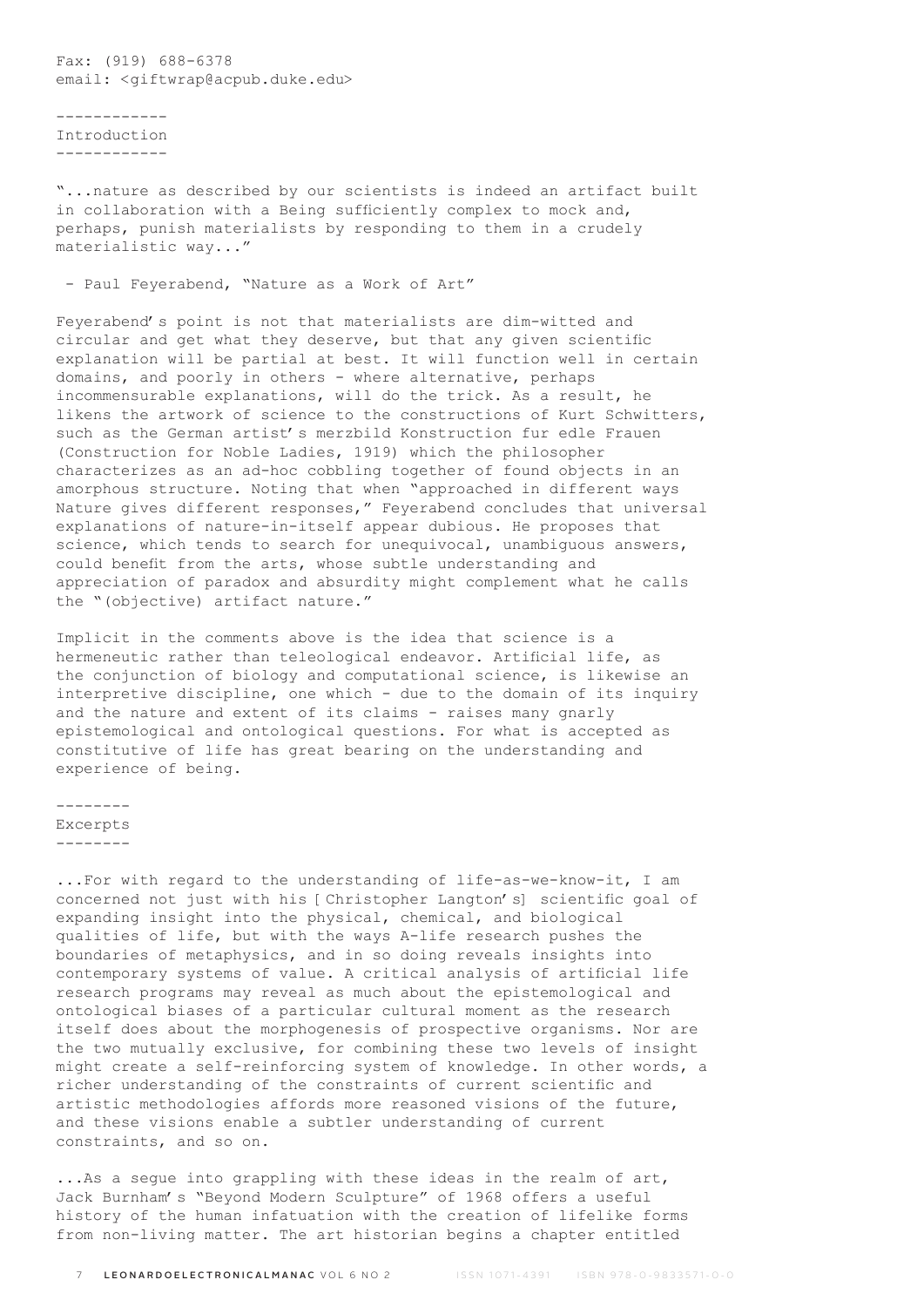"Sculpture and Automata," with Ovid's myth of Pygmalion, and works his way through the clockwork mechanisms of the Middle Ages and the Renaissance to the now legendary automata that Jacques Vaucancon created in the 18th century. These precursors set the stage for a section on "The Sociology of Modern Automata," and a later discussion of the fascination with machines and automata shared by artists before WWII, including Archipenko, Schlemmer, and Duchamp. Burnham concluded his book with the following prophesy: "In retrospect, we may look upon the long tradition of figure sculpture and the brief interlude of formalism as an extended psychic dress rehearsal for the intelligent automata... As the Cybernetic art of this generation grows more intelligent and sensitive, the Greek obsession with 'living' sculpture will take on an undreamed reality."

... A quarter century later, we may be in a better position to reflect on what has actually come to pass with regard to this prospective account of the future of art, and its relationship to artificial forms of life and intelligence. Do the works of contemporary scientists and artists experimenting with artificial life possess the "undreamed reality" Burnham imagined? In Ovid's words, to what degree do these latter-day Galateas "redden at the kiss" or "return a kiss unripe?" Will they prove to be "an embarrassment" for our time, as art historian Barbara Stafford claims Vaucanson's "sleight-of-hand in the name of experiment ...[was] to the Age of Reason?"

...What, if anything (beside funding) is the difference between artificial life research done by artists and that done by scientists? In this regard, it is interesting to note that Brooks, whose scientific research at MIT's Artificial Intelligence Lab has consistently been funded by the US military, participated in the Ars Electronica Genetic Art - Artificial Life symposium in 1993. But he recognizes little in common between his work and art. In contrast, Rinaldo, an artist who teaches in the Science and Mathematics Department at Columbia College in Chicago, and who along with Langton, Ray, and Sims, also participated in that same Ars Electronica conference, understands Brooks' robots as continuous with his own artwork, and would readily embrace them as art. Ray, to his credit, collaborates with artists and has drawn parallels between art and evolution.

...The working method of artificial life research, in contrast to that of the life sciences, is also a source of ontological confusion that is emblematized in the field's self-proclaimed and semantically imprecise title. In general, science has historically taken understanding natural phenomena as its goal. To do so it develops propositional theories and undertakes experiments to determine the extent to which nature corresponds to those theories. So, for example, biology takes expanding the understanding of life as the general goal of its inquiry.

...Research on artificial life proceeds in a somewhat different fashion. A-life begins with pre-existing explanations of life and complex systems from biology and mathematics, and seeks to reproduce variations on those themes. While it may claim to seek an expanded understanding of life, it does not perform experiments on living matter, but rather on theories about life. This is a crucial distinction. For it follows then that Ray's "Tierra" experiment, for example, takes expanding understanding of evolutionary biology - and not, it might be argued, life itself - as the subject of its inquiry. In this sense, artificial life is a misnomer because the phenomena being reproduced and studied are not life phenomena, but scientific theories.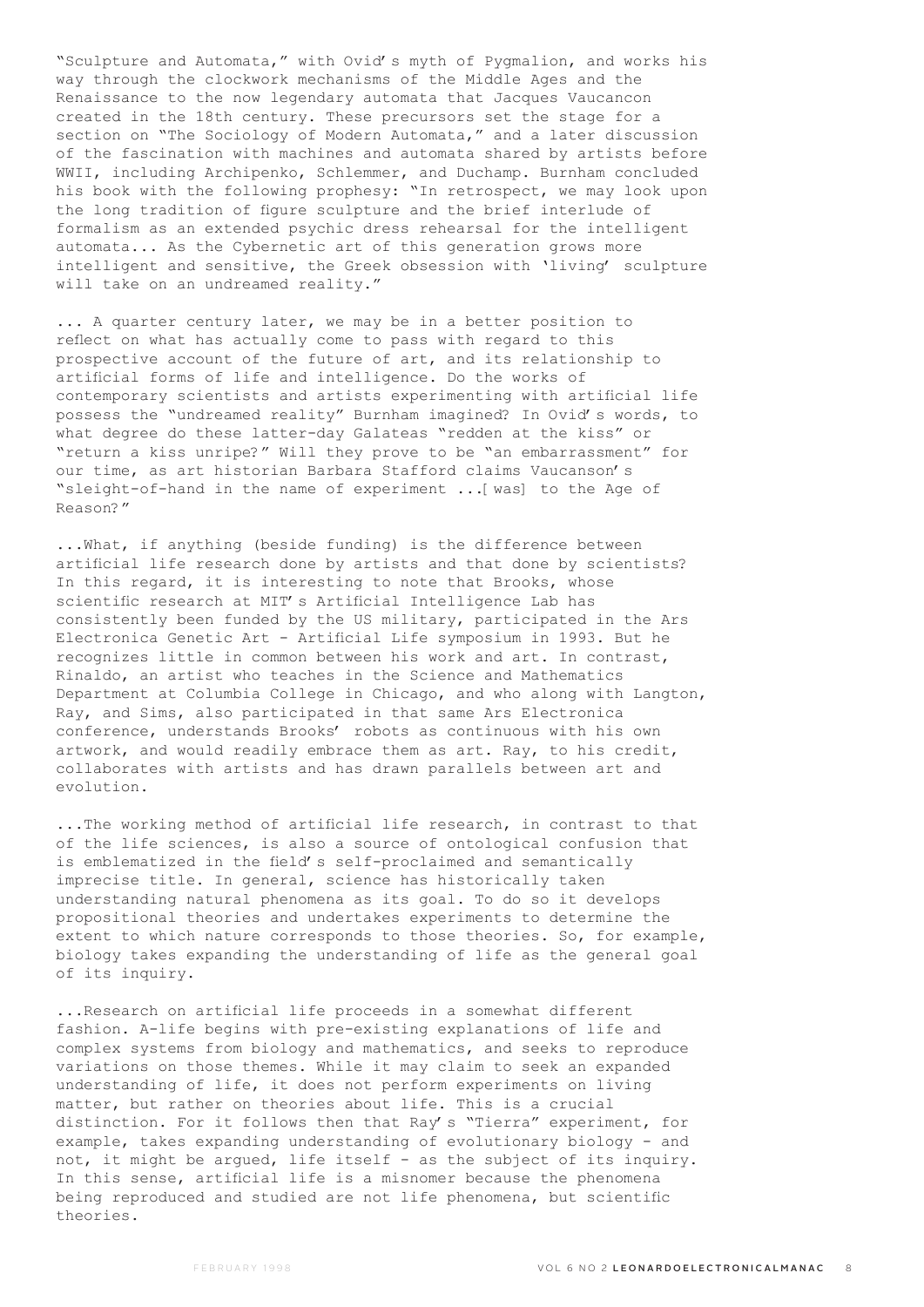...While I am skeptical of the epistemological and ontological claims of strong artificial life positions, I nonetheless believe that ultimately forms of life will be able to be synthesized from non-living matter in the lab and studio. Indeed, if replicable, the purported cloning of sheep and monkeys from living genetic material is a major step in that direction.

[Ed. note: the complete content of this article is available at the LEA website: <http://mitpress.mit.edu/e-journals/LEA/>.] =============================================================

|  | _________________ |  |
|--|-------------------|--|
|  |                   |  |
|  | PROFILE           |  |
|  |                   |  |

=============================================================

< The Flock >

Kenneth E. Rinaldo

Kenneth E. Rinaldo Emergent Systems 1821 West Hubbard, #205 Chicago, Illinois 60622 Email: <krinaldo@hotmail.com> URL: <http://ylem.org/artists/krinaldo/emergent1.html>

--------- The Flock ---------

"The Flock" is a group of interactive sound sculptures that exhibit behaviors analogous to the flocking found in natural groups such as birds, schooling fish, or flying bats. Flocking behaviors demonstrate characteristics of supra organization, of a series of animals or artificial life forms that act as one. They are complex, interdependent interactions which require individual members to be aware of their position in relation to others.

The sculptural and musical flock consists of three independent ruledriven robots that interact with audible telephone tones. The tones are used as a positional language that allow them to pass messages back and forth about where people are in relation to the robots. They generally flock in the direction of participants voices unless they are too close. All the systems are standalone robotic controllers interacting to create one global behavior.

The key concept of the series is emergence, the coming together of systems with no central controller guiding their behavior. The global behavior is allowed to evolve naturally out of the local interactions among the systems. When the lower levels of the systems like self preservation are satisfied the higher functions like flocking are allowed to arise. The results are complex, chaotic, nonlinear and often lifelike.

When participants encounter "The Flock," they are drawn into an acoustic, kinetic and infrared network. By producing their own sounds and movements participants act in concert with the arms. Here the environment affects the form and the form modifies the environment, which then affects the form again, ad infinitum.

--------- Prior Art ---------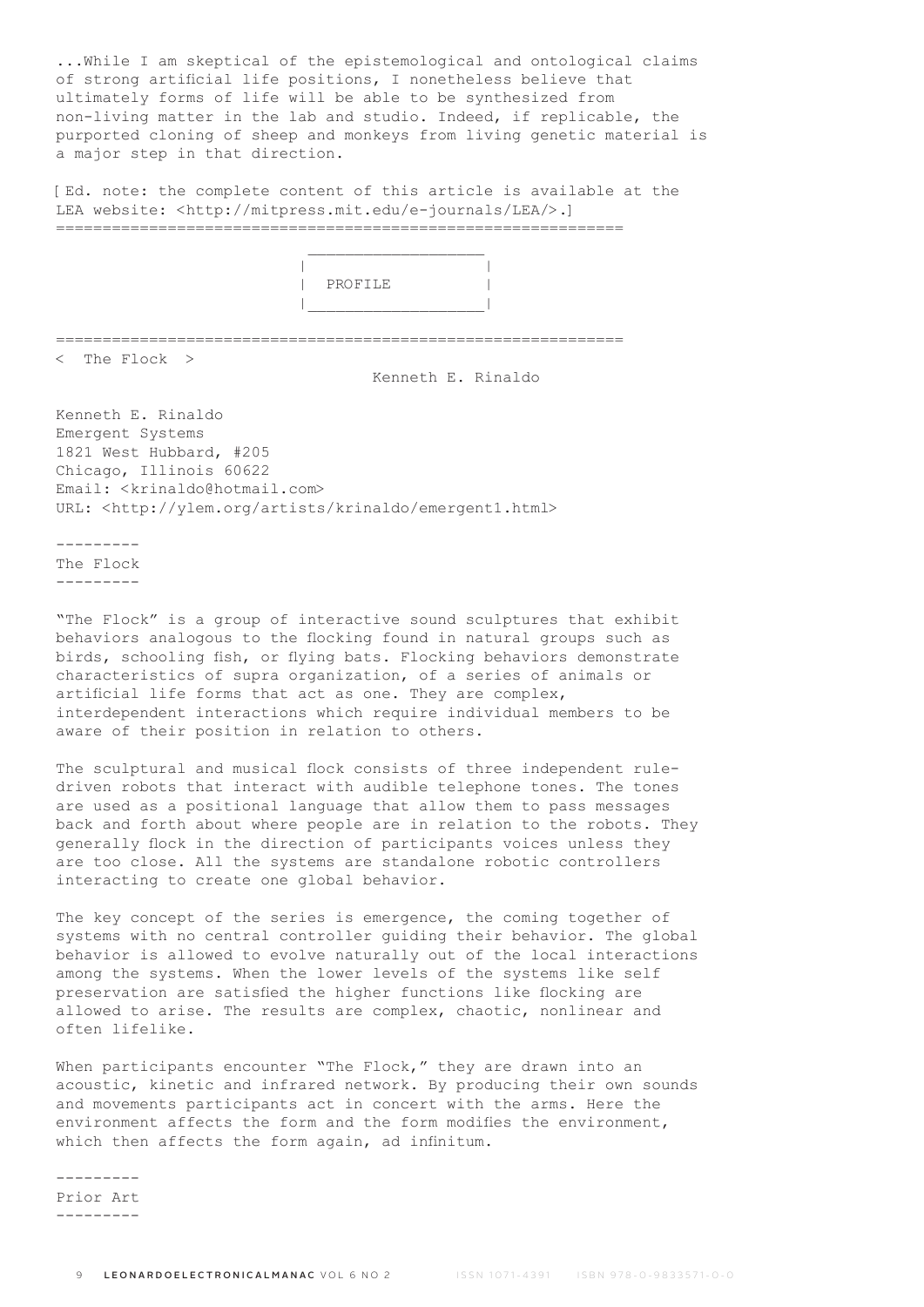Craig Reynolds has had much success with creating on-screen flocking behaviors with artificial organisms he calls "Boids." These simulated birdlike entities have been able to display complex group motion while avoiding obstacles and generally displaying computational flocking.

After setting out to create my own computer sculptures I discovered Ilhan Ihnatowicz had taken a step in this direction in 1972. He built a creature called "Senster," a computerized sculpture that was able to dynamically sense its environment and, under software control, modify its behavior based on past experience and current environmental inputs.

As Christopher Langton and other artificial life researchers have pointed out, a properly organized structure, need not be living or even physically embodied to display lifelike processes. By this token the Flock exhibits lifelike processes; and since it is a physical embodiment, it is subject to a far richer set of environmental stimuli and constraints than would a pure "in silico" organism. This helps bring the system dynamics into the realm where they can be better apprehended by participants.

-------- Hardware --------

Each arm is a jointed structure made of grapevines and bass wood, pulled into a tension/compression structure with steel cables and held together with a cyanoacrylate-based cement. The structure is outfitted with an array of four microphones, four 40 Khz infrared reflective proximity detectors, and a loudspeaker at the tip. The structure is anchored to a wooden box that houses four reversible DC motors each with an absolute shaft encoder for positioning. The motors activate three independent joints using a cord and pulley system much like that used in a radio dial. Above this box is the electronic control. The motors and sensors are connected to a custom built HC68010 processor. The audio circuit contains a telephone touch-tone (DTMF) receiver and generator for the intercommunication between the arms.

In "The Flock," the ceiling-mounted arms detect sound with their microphone arrays and movements of the participants with their infrared eyes. The responses depend on the personalities of the individual arms as they interact with the group (the other arms and the human participants). The software is designed to allow a wide range of learned and unpredictable responses, with an emphasis on cooperation to produce a group aesthetic.

The artificial creatures of the flock communicate among themselves with audible telephone tones. For instance, an arm can sing its position to all the other arms, allowing them to follow its lead. This tonal language permits the programming of various dominancesubmission behaviors. The infrared proximity sensing allows a vocabulary of attraction and repulsion motions in response to the triangulated positions and movements of participants.

--------

Software --------

The controller software itself is organized as a collection of cooperating real-time processes communicating through a central behavior state structure. Each process is in charge of a particular sensor input or control output. The Behavior State Variables are the repository for information needed by the individual processes. Since the guiding principle is to create bottom-up synthetic behavior, each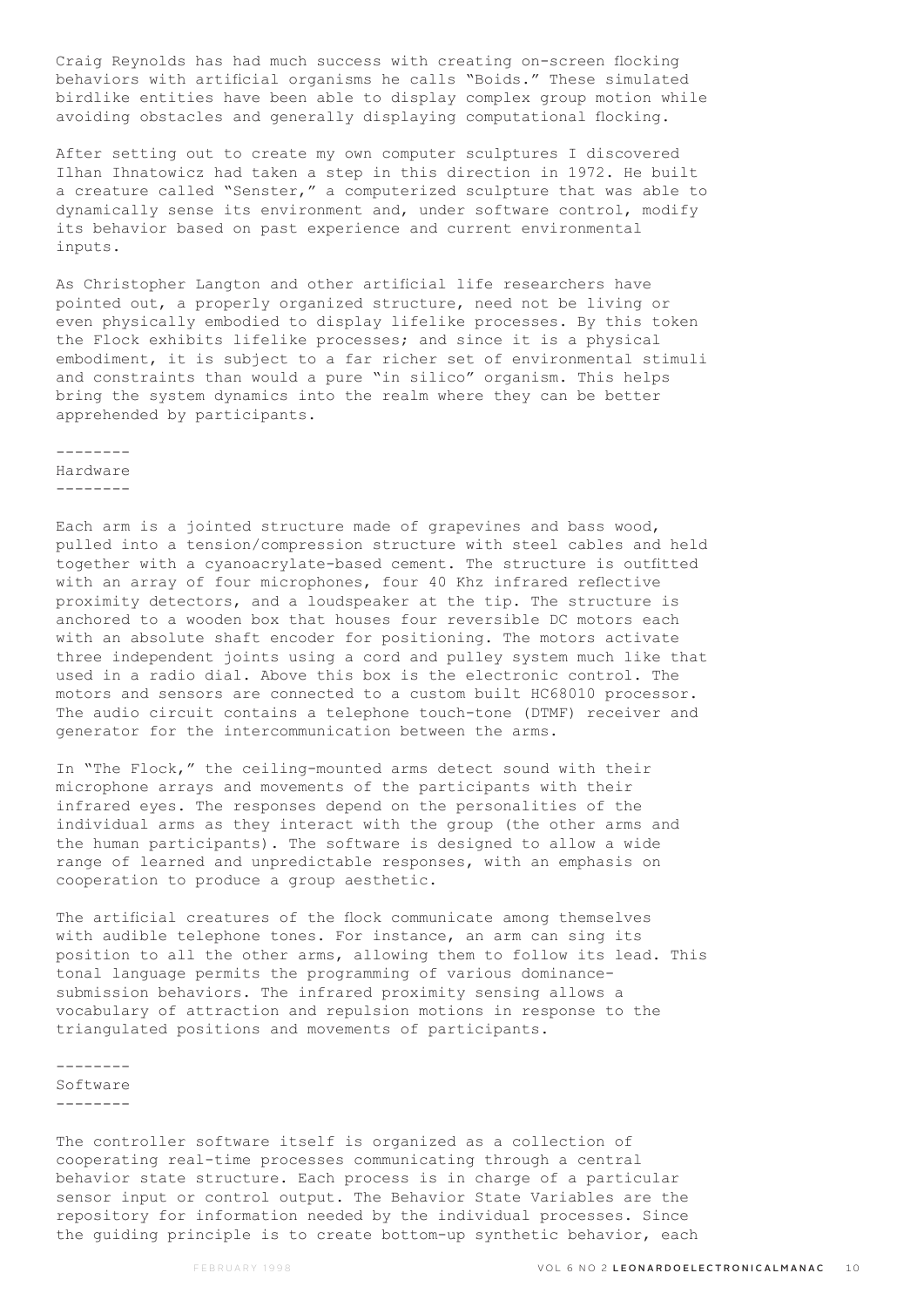state variable is for the most part accessed by only a single process. For instance, the influence of the shaft encoder positions over the motor speed is embodied in localized tables; the Audio Process adjusts its own noise threshold based on long-term average sound level; and the DTMF Process has enough intelligence to avoid publicizing its own tone output to the other processes. However, the Behavior Process makes use of a cross section of the available state data to guide the "personality" of the arm, and to integrate the diverse sensor data to arrive at a generalized "feel" for the environment. This state evolves in real time to produce a theoretically infinite variation in an arms reactions.

## ------- Summary -------

By seamlessly integrating electronic and organic elements I am asserting the confluence and coevolution of organic and technological cultures. The branching and joining of the physical forms echoes the temporal flow of interactions within the flock. It is imperative that technological systems be modeled on the principles of general living systems, so that they will inherently fuse to permit an emergent, interdependent earth.

The three arms of "The Flock" were created by artist/engineer Kenneth Edmund Rinaldo and Engineer Mark Grossman. Currently Kenneth Rinaldo is working on "The Flock two." Special thanks to Joe Kennedy, Silicon Graphics engineer, for his original HC 68010 processor design for this project; and John Dawson for his support.

[Ed. note: the complete content of this article is available at the LEA website: <http://mitpress.mit.edu/e-journals/LEA/>.] \*\*\*\*\*\*\*\*\*\*\*\*\*\*\*\*\*\*\*\*\*\*\*\*\*\*\*\*\*\*\*\*\*\*\*\*\*\*\*\*\*\*\*\*\*\*\*\*\*\*\*\*\*\*\*\*\*\*\*\*\*

< Biota.org (excerpt) >

Bruce Damers

Biota Working Group c/o Contact Consortium P.O. Box 66866 Scotts Valley, CA 95062 USA Tel: (408)338-9400 Email: <damer@digitalspace.com> URL: <http://www.biota.org>

-------- Abstract --------

Nerve Garden was conceived in early 1996 as a VRML 2.0 technology test bed. This environment was designed to allow users to plant a seed in cyberspace. Nerve Garden I, demonstrated for five days as a hands-on installation at SIGGRAPH 97, achieved several milestones, including: the creation of a cross platform all-Java client server VRML 2.0 architecture; the generation of VRML using fractal algorithms; and the ability for users to place objects into a multi-user persistent VRML scene through a two stage 3D experience.

Nerve Garden II, currently under development, will broaden this test bed to encompass: neural network control of scenegraph evolution and behavior through an engine called Nerves, streaming of world geometry through the transmission of generative algorithms, not geometry; integration with a database to permit garden cloning and persistent storage; development of Nerves and NerveScript into a general purpose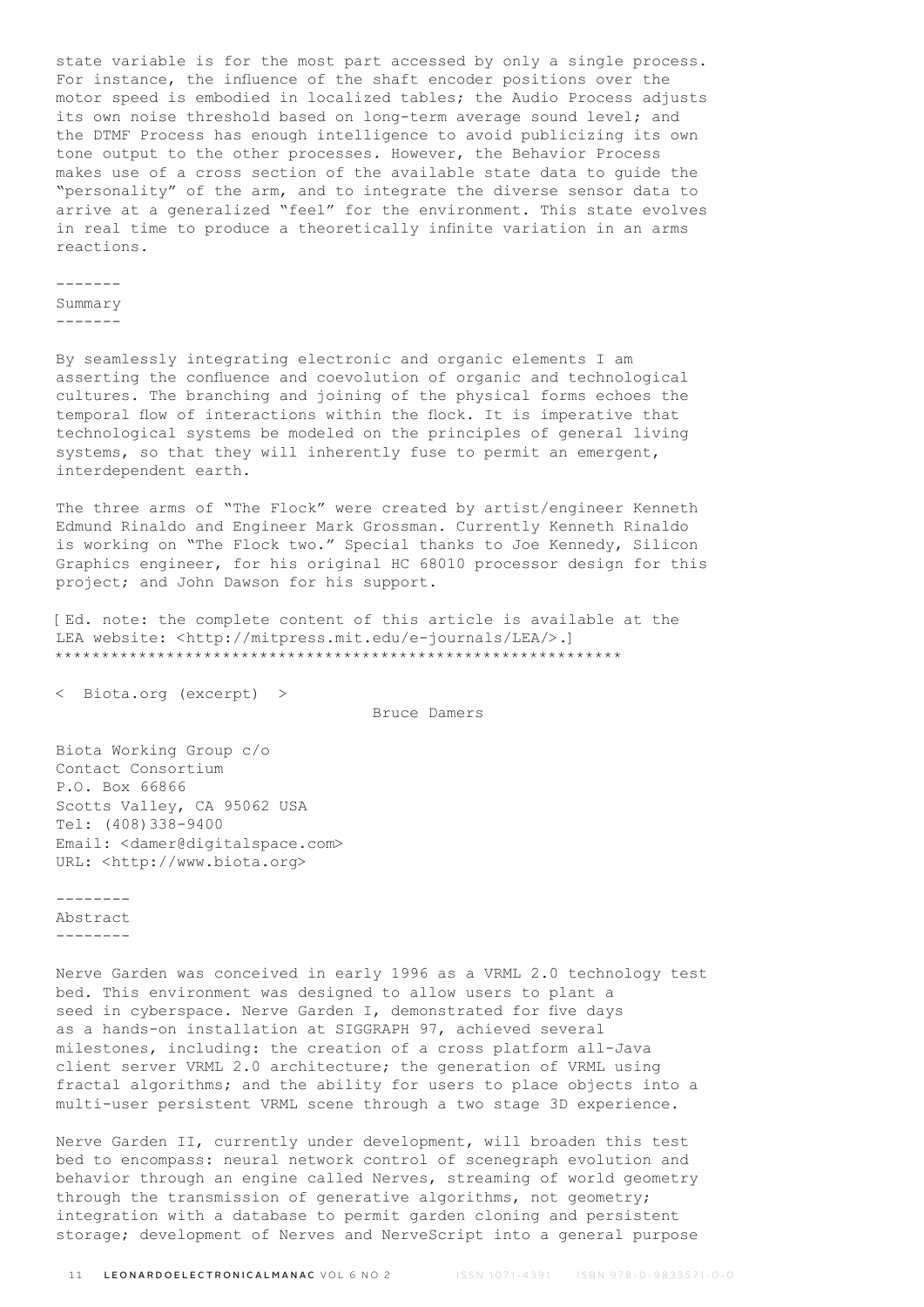behavioral and control mechanism for a broad range of VRML and Internet applications. Beyond providing core technology and methods to the VRML community, Nerve Garden may become a strong platform for larger scale shared object spaces for use in education, entertainment and research.

[Ed. note: the complete content of this article is available at the LEA website: <http://mitpress.mit.edu/e-journals/LEA/>.]

=============================================================

 $\mathcal{L}_\text{max}$  and the contract of the contract of the contract of the contract of the contract of the contract of the contract of the contract of the contract of the contract of the contract of the contract of the contrac

 | | | LEONARDO DIGITAL REVIEWS | .<br>| Febuary 1998 |\_\_\_\_\_\_\_\_\_\_\_\_\_\_\_\_\_\_\_\_\_\_\_\_\_\_\_\_ |

Editor-in Chief: Michael Punt Executive Editor: Roger Malina Managing Editor: Kasey Rios Asberry

Editorial Advisors: Roy Ascott, Annick Bureaud, Marc Battier, Curtis E.A. Karnow, David Topper

Corresponding Editors: Roy Behrens, Molly Hankwitz, Bulat M. Galeyev Review Panel: Rudolf Arnheim, Wilfred Arnold, Eva Belik Firebaugh, Mary Cure, Shawn Decker, Tim Druckrey, Michele Emmer, Josh Firebaugh, George Gessert, Thom Gillespie, Tony Green, Istvan Hargittai, Gerald Hartnett, Paul Hertz, Richard Kade, Patrick Lambelet, Richard Land, Axel Mulder, Kevin Murray, Simon Penny, Clifford Pickover, Harry Rand, Sonya Rapoport, Kasey Rios Asberry, Barbara Lee Williams, Stephen Wilson

============================================================= < Editorial: Leonardo Digital Reviews, A Martian View >

Written by Michael Punt Email: <mpunt@easynet.co.uk>

One of the most problematic issues that has become apparent in cultural theory during the last three decades has been the almost irresistible tendency to distance the object of study from the theoretical procedures used to analyze it. At its worst it has manifested itself in a pointless polemic in which theory and practice confront each other in an unseemly fight for the high ground. To be sure this is rare and is barely sustainable, but it is symptomatic of a general tendency for analysts to appropriate a cultural product in the public domain and to ring fence it in such a way as to exclude the very constituency of users and producers who might also reasonably lay claim to ownership. There have, of course, been responses to this tendency, not least in the area of discourse analysis, reception studies, ethnographic research, and the anthropological surveys of communities who were not, on the surface, natural candidates for such methodologies.

Almost without exception these so called bottom up approaches have shown that there is a greater complexity in the way that many cultural artifacts obtain meaning than abstract theory often permits. Bruno Latour, for example, argued that the discourses of science, looked at from the point of view of the behavior of scientists, might be understood better as a set of procedures which assert norms rather than reveal truths. Less mischievously, but no less provocatively, a number of writers have caused us to rethink our ideas about vision and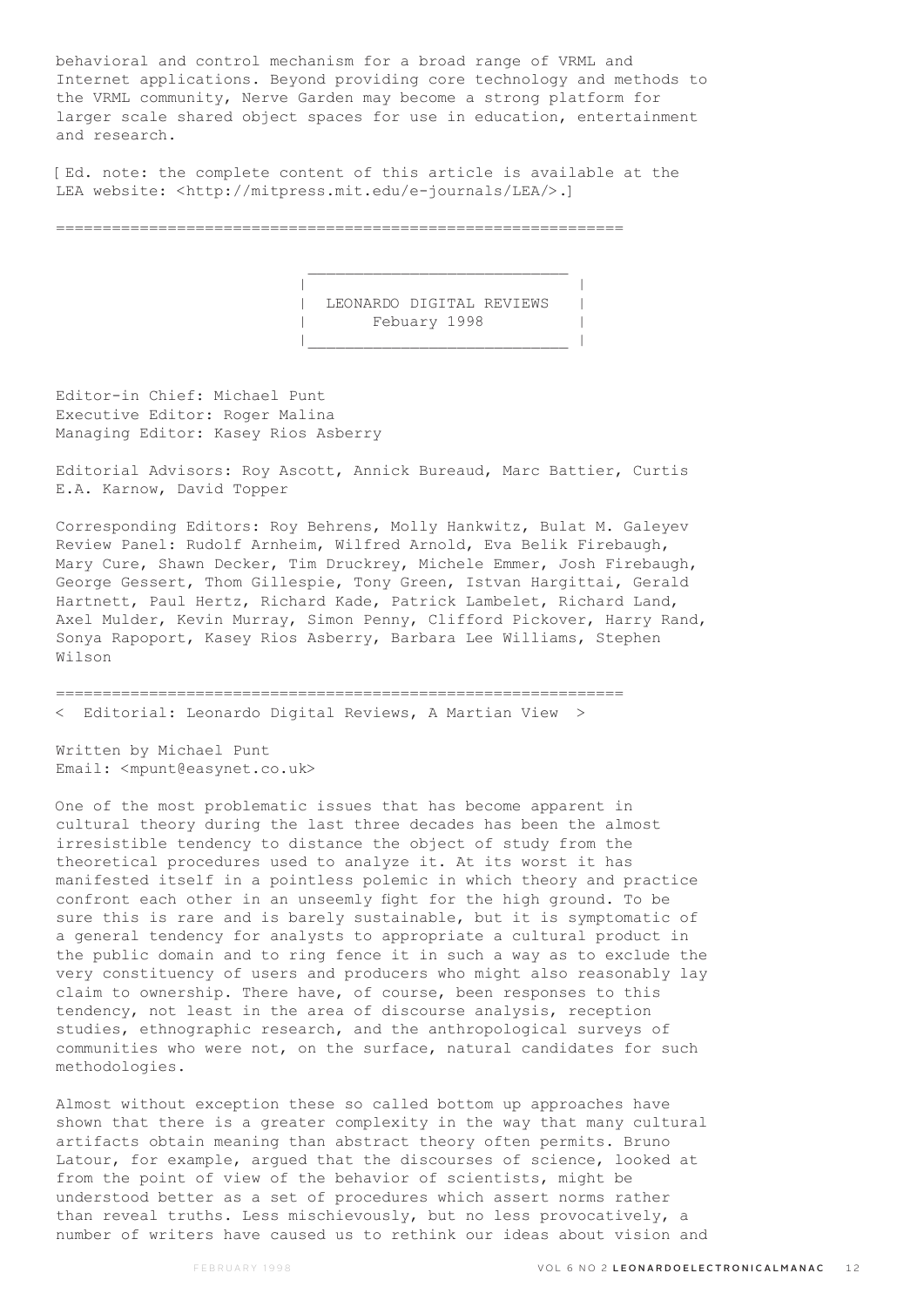the visible by discarding the imperative of realism as the overriding determinant of technological change in the art and technology of imaging systems. In its place they have suggested that the corporeal pleasures these machines offered to users may have been more important factors in the development of these technologies and their subsequent cultural significance. These approaches have often breathed new life where there was apparently intellectual stasis.

No analytical methodology has a monopoly of truth nor do their exponents and arrayed supporters seriously make such claims. On the contrary, increasingly it is understood that there is value in this pluralism in resolving the sometimes intransigent deadlocks that arise from time to time in the most sophisticated and developed analysis. One can sometimes provide a 'Martian View' so to speak, of the other, asking questions from an alien standpoint which can often stimulate unexpected and creative leaps into new avenues of investigation. Leonardo Digital Reviews, with its interdisciplinary agenda and broad intellectual constituency, is well poised to make valuable contributions here. But perhaps the most challenging task it must face as the project unfolds, lies in its forms of publication. It reaches its readers through a variety of closely related but quite separate conduits ranging from the paper journal to the web.

Each subscribes to quite distinct discursive procedures, and each unfolds before the reader in very different ways - offering quite individual intellectual and corporeal stimulus. It would be tempting to hierarchize these along conventional lines in a league of seriousness in which the most abstract and enduring is the best favored. However if the critical potential of this diversity of delivery and reception is not to be squandered, more than ever, the former divisions between top down and bottom up approaches to criticism and analysis needs to be dissolved if they are to be reconciled without recourse to the unsustainable binary of abstract theory and practice. This may involve some unaccustomed combinations of discourses and practices which make different kinds of intellectual demands on readers and writers.

=============================================================

< Journal Review: Discrete Dynamics in Nature and Society >

Discrete Dynamics in Nature and Society, an International Multidisciplinary Research and Review Journal Vladimir Gontar and Michael Sonis; Editors-in-Chief Gordon and Breach Science Publishers, 1997. Quaterly. 63 ECU

Reviewed by Roger F Malina, Email: <rmalina@alum.mit.edu>

"Discrete Dynamics in Nature and Society" is a new scholarly journal which seeks to "foster links between basic and applied research relating to discrete dynamics of complex systems encountered in the natural and social sciences."

The underlying hope motivating this journal is that the new sciences of complexity will provide a unifying mathematical framework for describing complex phenomena across the physical sciences as well as the social sciences- whether in economics, cultural development of cities, nations, evolution, human history etc. This grandiose holistic agenda is of course based of the breakthroughs in the last decade in various applications of non-linear dynamics, chaos theory and artificial life. According to the authors in this premier issue of a new journal there is not yet much basis for optimism: D. S. Dendrinos states "To the extent that the social mathematical chaos literature is concerned , all available statistical evidence presented to date is at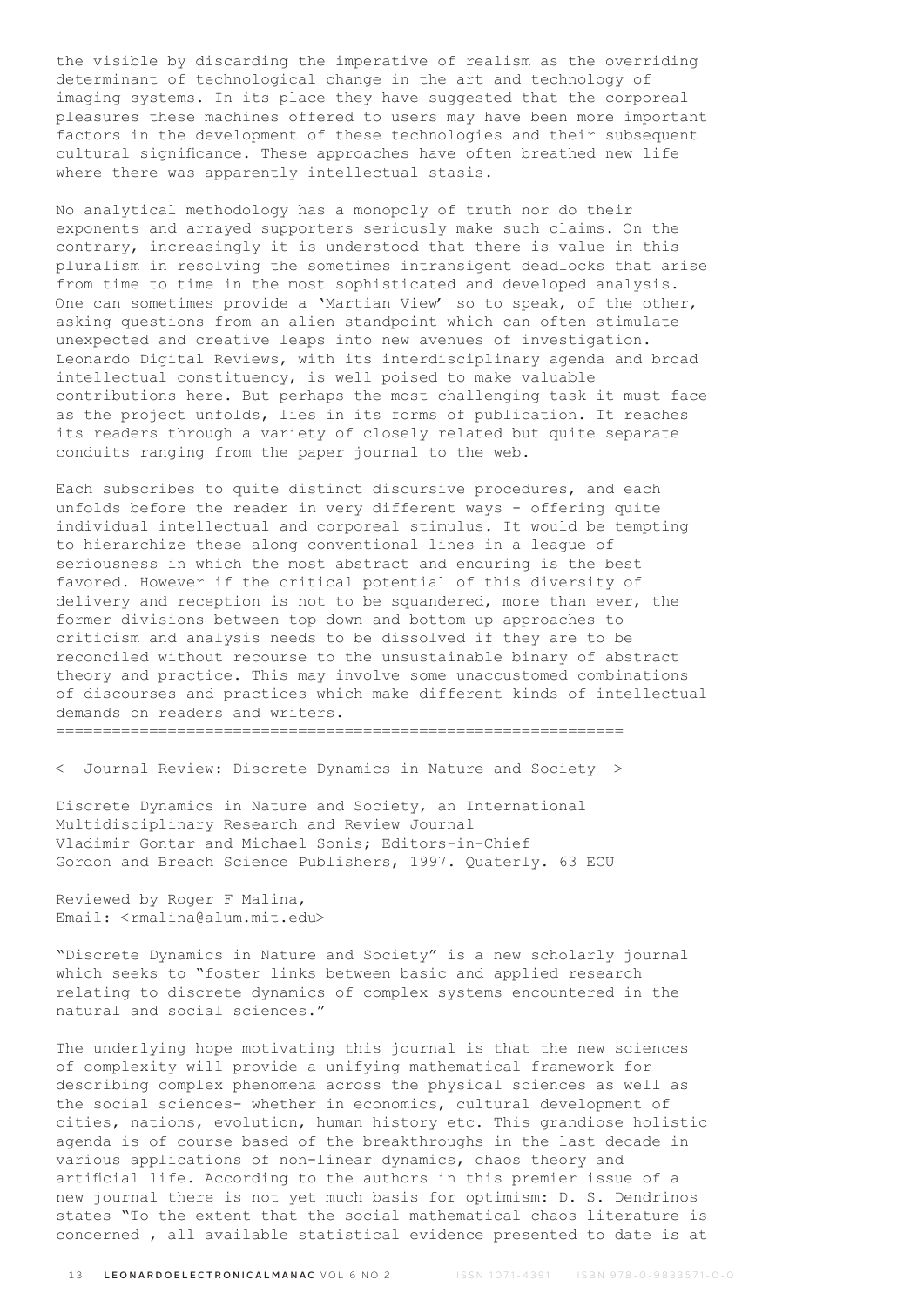least inconclusive..." (p11); Author J.L McCauley states "Contrary to certain expectations and extraordinary claims, there is presently no evidence to suggest that abstract dynamic systems theory can be used to explain or understand socio-economic behavior" (p24). At the very least this new endeavor is being launched with a great deal of skepticism on the basic premise!

This new journal promises to be a primary resource for technical work in an emerging multidisciplinary field. Its founding raises two interesting issues:

The first concerns the mechanisms by which new scientific and social academic disciplines emerge within the social structure of scholarly research. The second is whether we need to re-think totally the structure of scholarly publishing given the development of hypermedia and intelligent search agent technology.

( This review has been abbreviated above. It can be found on line in entirety at <http://mitpress.mit.edu/e-journals/Leonardo/ldr.html> Choose "Issues"/ February 1998.) =============================================================

< Conference Review: The Future of Film Festivals >

The Future of Film Festivals: New Conditions in an Information Society: Ideas, Propositions, Debates

Conference held 27 - 28 April, 1997 43. Internationale Kurzfilmtage Oberhausen Coordination of European Film Festivals

This brief pamphlet/document is a self-conscious presentation of papers given at this two-day film conference in Oberhausen from agenda to papers to participants (as part of the International Short Film Festival) on the subject of how New Media is influencing film festivals. The pamphlet is an adequate, though dry account of the conference content, which is important discussion developing in the film community over a period of several years regarding the future of film festivals. It includes a hefty list of sponsors and critics and makers from a dispersal of small film foundations in Europe such as the Bulgarian Cinema Foundation to inter Activa Video Fest in Babelsbourg, to Festival die populi in Firenze.

All in all over fifty small to middling organizations and festivals are listed in the back as participants, which means, that if you are not an attendee, but receive by mail the pamphlet document, you get a good idea of the breadth and scope of participation. Individual speakers include Prof. Dr. Manfred Dammeyer, Angela Haardt, Reinhard Wolf, Edgar Reitz, Joachim Polzer, Glorianna Davenport, Marcus Schonborner, Peter Kreig and Harmut Redottee.

Unfortunately, conference organizers exclude electronic data, like a URL or e-mail addresses from their publication (maybe there is no website?) and focus instead on major papers given at the conference, which range in content from festivals in the digital age, to digital subtitling for all European languages in the cinema of the future, MEDIAweb Television festivals on the internet and the future implementation of readily available mass technologies such as high-resolution TV and Surroundsound.

On the one hand the document gives the reader a good grasp of the discussion but there is no allowance for electronic networking or internet feedback on the material. The pamphlet remains a report. It could be a tool for broader communication. Somehow the mode of address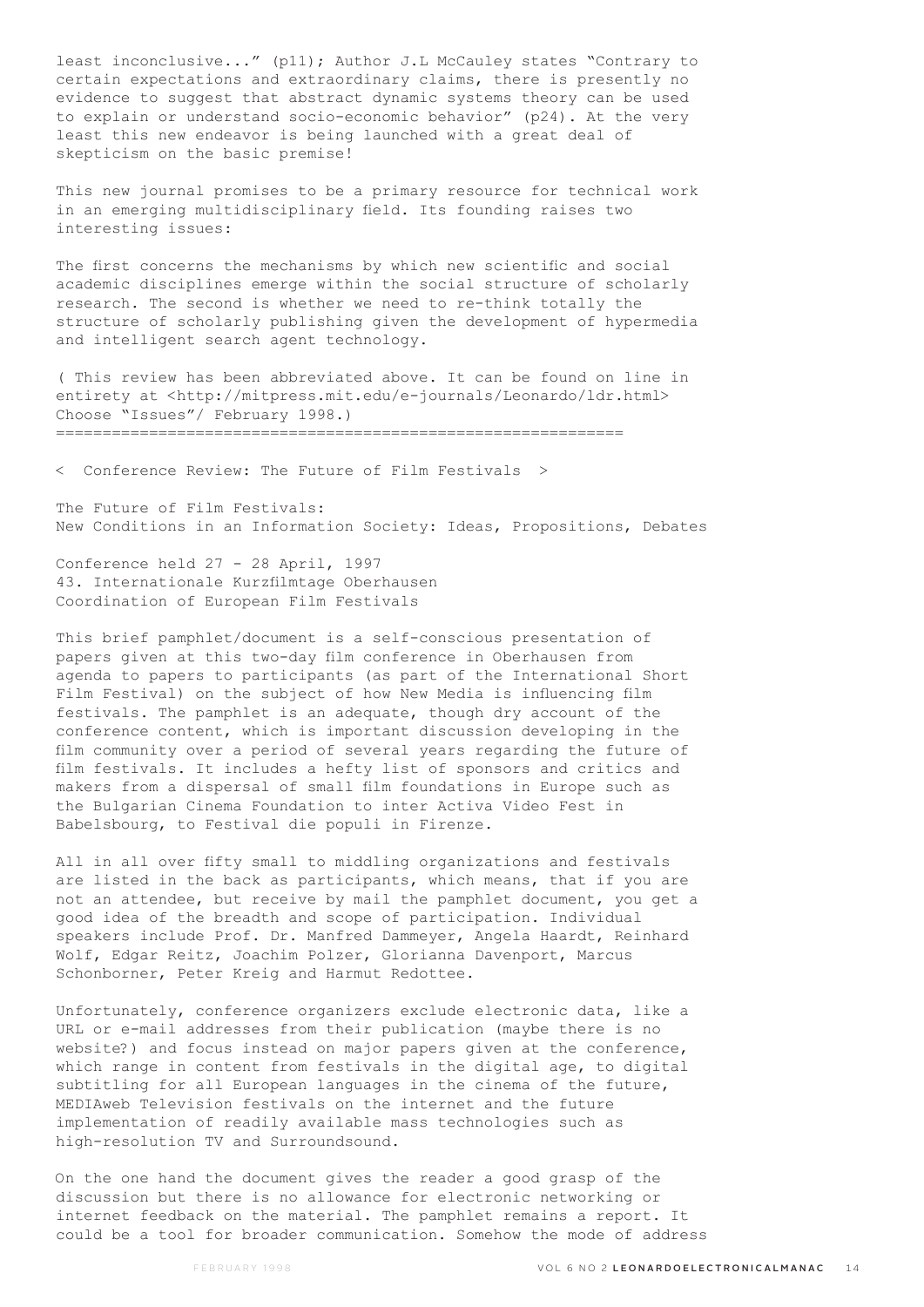is too serious. One wonders how visual artists can avoid using any images. The printed piece is mainly devoted to transferring factual information and accounts, like a record, for persons who didn't make it to the conference or for those audience members who would like copies of the discussion.

Should we be so fortunate to go to Oberhausen, the conference is probably fascinating as this pamphlet is the first piece I have seen which covers so much material regarding new technology and its effects on non-mainstream cinema, thus the printed matter gives us insight to a growing scholarly and artistic conversation for festival directors as well as filmmakers and is well worth a perusal, if not an in-depth read.

Information is available from: Internationale Kurzfilmtage Oberhausen Grillostr. 34 D-46045 Oberhausen tel. +49-208-8252652 fax. +49-208-8255413 =============================================================

< Book Reviews: Twentieth-Century Design; and The Photograph >

Twentieth-Century Design Jonathan W. Woodham Oxford, England: Oxford University Press, 1997. ISBN 0-19-284204-8.

The Photograph Graham Clarke Oxford University Press, 1997. ISBN 0-19-284200-5.

Reviewed by Roy R. Behrens Email <br/> <br/>Aballast@netins.net >

These are new titles from an anticipated series of about 50 volumes in the Oxford History of Art, which will cover world art and architecture as well as less typical areas as Art and the New Technology, Art and Film, and Art and Science. In Woodham's design history, he allows little space for celebrated individuals, movements, or particular objects (which "change their meanings when used or viewed in different periods and places"), preferring instead to present an account of patterns of consumption, taste, and cultural significance, in the belief that "the most famous designs of the twentieth century are not those in museums, but in the marketplace."

Social context is also Clarke's focus in his overview of photography, although he is much more inclined to admit that photography has a history because of "a series of individual photographers who have been central to its development and who have produced what remain its definitive images." He begins with "What is a Photograph?," "How Do We Read a Photograph?," and "Photography and the Nineteenth Century," then embarks on a series of essays about subject categories: Landscape, the city, portraiture, the body, and documentary reportage. Both books include dozens of illustrations, a timeline, and an annotated bibliography.

(Review reprinted from Ballast Quarterly Review, Vol 12 No 3, Spring 1997) =============================================================

< Book Review: Music in the World of Arts >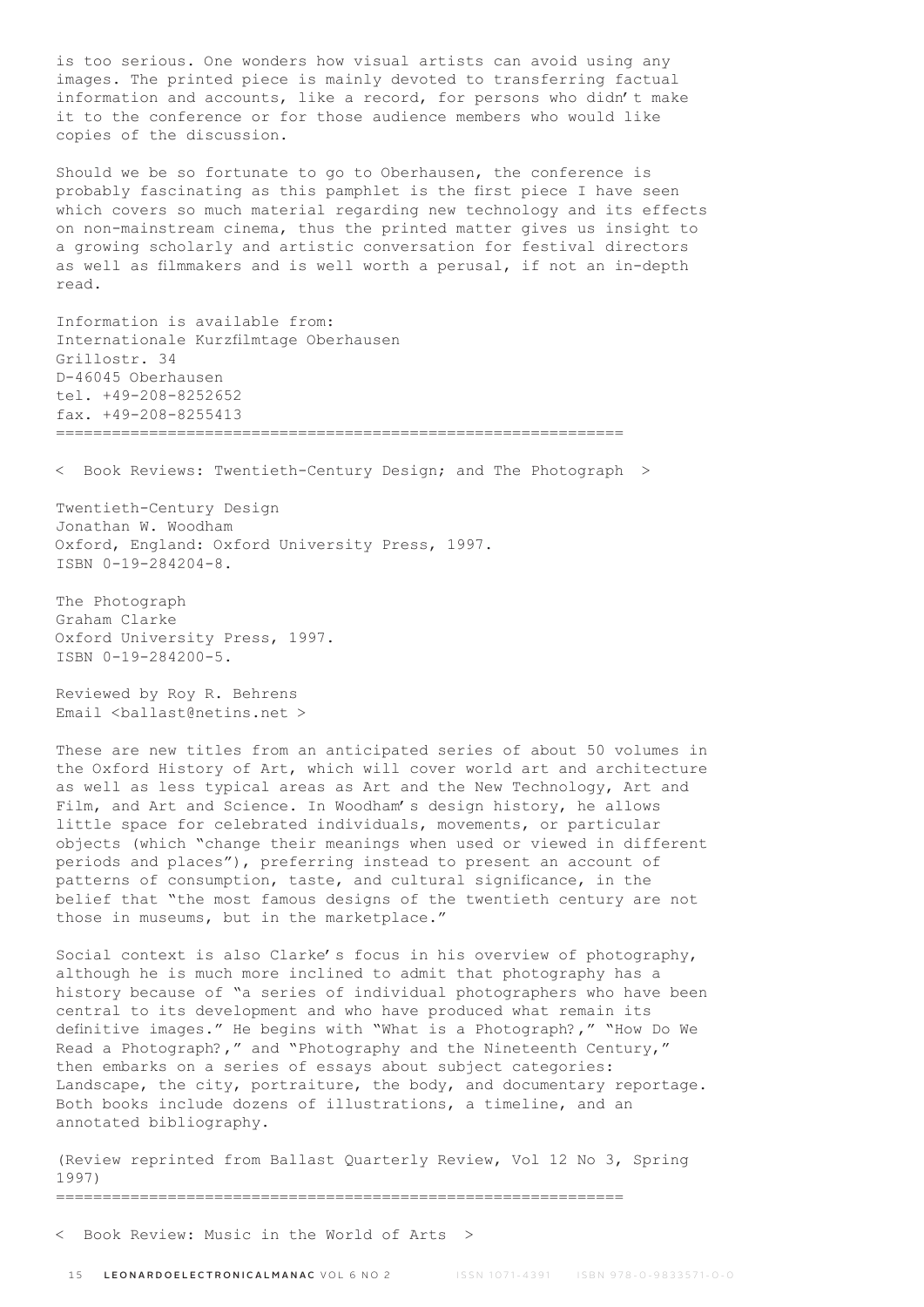Music in the World of Arts M. Kagan, Press House "Ut" 232p.,St.Petersburg, 1996. ISBN 05-7443-0021-X

Reviewed by: Irina L.Vanechkina, Institute PROMETEI, KSTU K.Marx Str,10, 420111, Kazan, Russia.

The author of this book is well-known to "Leonardo" readers. Some titles of his books are placed in the summary Soviet Bibliography of the special "Prometheus" issue of Leonardo(N.5,1994). This journal published his article written specially for the "Prometheus" issue. For Russian theoreticians of art M. Kagan is known as the leading specialist in the field of aesthetics. One of his "sensational" books is called "Morphology of Art"[1]. It is devoted to classification of arts and their interrelation; the book has evoked a warm response among the scientific public of Russia (notably, e.g., B.Galeyev claims to have derived his "periodic system of arts" based on the ideas by Kagan[2].

Throughout this book Kagan emphasized the theme of musical arts. At the conclusion of the book Kagan promised to write its continuation in the future. Unfortunately, the book "Morphology of Art" was severely critisized in Soviet times by Party officials for its "bourgeois formalism." For this reason, Kagan failed to fullfil this promise during the seventies or eighties. Still even later, in the nineties there were difficulties, now financial. Withall, he has recently finally managed (after a series of journal publications on this theme) to publish this long-awaited monograph "Music in the World of Arts." It is noteworthy that other researches in the USSR (Russia) were "on the alert" during the years after publication of the monograph "Morphology of Art."

In 1991 B. Galeyev published the book "Light Music in the System of Arts" that is near to it in spirit but more local in theme[3]. At the very same time the two-volume educational manual "Music as a Kind of Art" by V. Kholopova was published in Moscow [4]. In her book, V.Kholopova considers music "from the inside and outside." He places emphasis on the relationships of music with other kinds of art both in the genetic and systematic plane. In the first, theoretical section "The Place of Music in the System of Arts" the author considers in full details the specificity of music, reasoning from the division of all arts into their spatial and temporal variations. Viewing music as one of the temporal kinds, Kagan considers it to be the first and the basic symptom (sign, property) that determines the ontological status of music. At the same time he believes that it will be insufficient for complete comprehension of music nature and that there arises, by virtue of this fact, the problem of its semiotic analysis (which will make it possible to determine the language of music as the sign system of "non-representational" character). In the subsequent separate chapters Kagan considers music as the "method of cognition of the human life spirit," as the "expression of man's attitude to the world." The special chapter is devoted to the analysis of genres of music. The second section of the book is of historical character; it is called "Changes of place of music in development of the world artistic culture." It treats separately such topics as "Origination and evolution of musical creation in syncretic art of antiquity," "Music in artistic culture of feudal society," "Music in artistic culture from Renaissance to Romantism," and, finally, "Music in artistic culture of 19th and 20th centuries."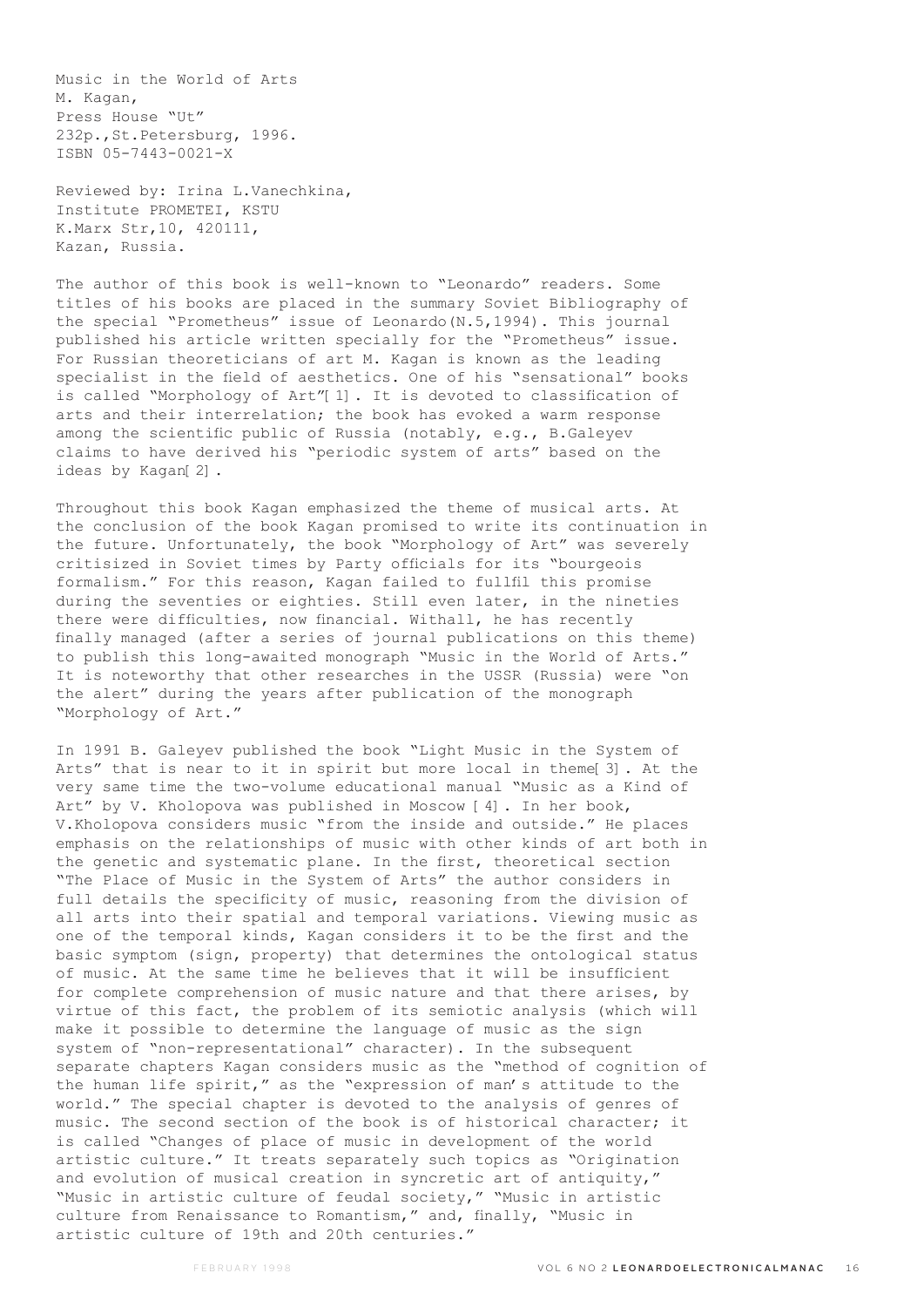The last chapter is most closely approximated to ISAST interests; it traces in full details the functions of synaesthesia in musical creation, and, correspondingly, the synthetic trends that lead to light-music experiments, to mastering and revealing of new specific potentialities of music as applied to cinema, television, and the scene of new theatre. Also scrutinized are the results of technological revolution in music, which not only generates new genres (electronic, spatial, computer music) but influences also the language and content of music itself. Like many other theoretical works of M.Kagan, this publication is provided with a number of graphical schemes that make it possible to facilitate and systematize the perception of rather complicated texts of the author. Of large and, one may say, original independent value is the extensive bibliography of books on systemic analysis of musical art (both domestic and foreign publications in many European languages).

References

- 1. Kagan, M. Morphology of Arts, Iskusstvo, Leningrad, 1972 (in Russian).
- 2. Galeyev, B. The New Laokoon: A periodic system of arts. Leonardo,1991, No.4, pp.453-456.
- 3. See reviews on this book: (S.Voronin in "Leonardo" (no.5, p.449, 1994) and I.Vanechkina in "Languages of Design" (no.3, p.286, 1993)
- 4. Kholopova, V. Music as a Kind of Art, in 2 vols., State Conservatory, Moscow, 1991 (second edition - 1994) (in Russian).

=============================================================

< Digital Reviews Online >

Watch for these new features in the LDR web site at:

<mitpress.mit.edu/e-journals/Leonardo/ldr.html>

LDR Raw, entry point for reviews into Leonardo Electronic Almanac & Leonardo Print Journal, this area will allow visitors to see a full range of materials, as they are submitted from many sources.

Intersections with New Media series of articles and discussions. (Articles such as Molly Hankwitz on emerging issues in architecture and Thom Gillespie on hypertext and narrative; threaded discussion area slated to open March 15th) =============================================================

< Digital Review Notes >

Leonardo Digital Reviews is review journal published regularly as a section of the Leonardo Electronic Almanac. Leonardo Digital Reviews covers publications, conferences, events and publicly presented performances and exhibits. The focus is the work of artists, scientists, technologists and scholars dealing with the interaction of the arts, sciences and technology. Topics covered include the work of visual artists, composers and multimedia artists using new media and technologies in their work, artists dealing with issues and concepts from contemporary science, the cultural dimensions of science and technology and the work of scholars and historians in related fields.

Specifically, we publish:

- a) Reviews of publications in electronic formats (CD, CDROM, CDI, on-line, diskette, WWW, etc ...).
- b) Reviews of print publications, events, conferences, and exhibits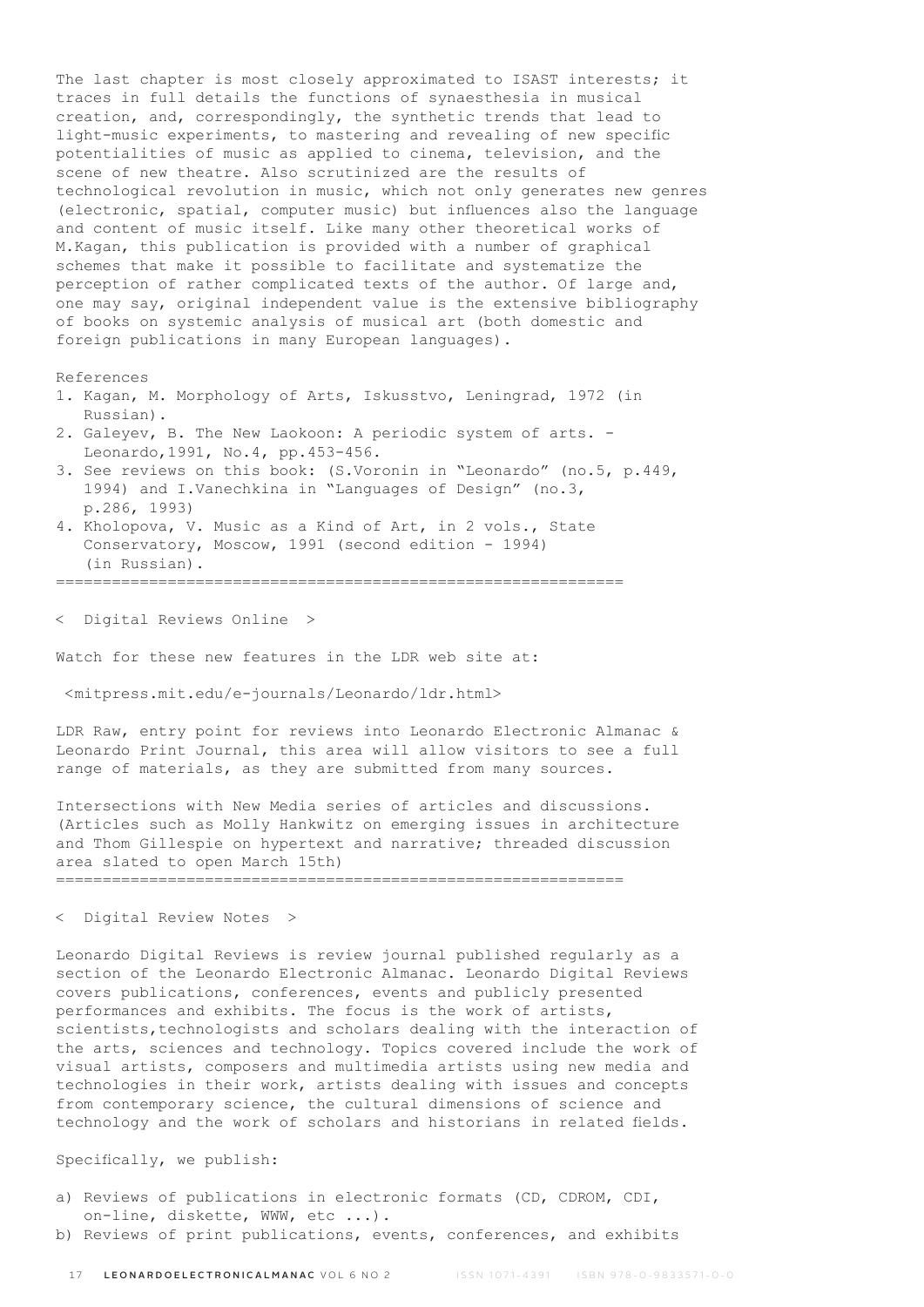dealing with art, science and technology.

Accepted reviews will be published in Leonardo Digital Reviews. Reviews of key works will also be considered for publication in the Leonardo Journal and Leonardo Music Journal published in print by MIT Press. Selected reviews will also be republished in the Leonardo Almanac book published by the MIT Press.

Authors, artists and others interested in having their (physical) publications considered for review in Leonardo Digital Reviews should mail a copy of the publication to:

Leonardo, 425 Market Street San Francisco, CA, 94107, USA.

Event and exhibit organizers, and authors of virtual/electronic publications and events interested in having their event reviewed should send information in advance electronically (only) to:

<ldr@msp.sfsu.edu>

Individuals interested in being added to the Leonardo Digital Reviews review panel should email (only) their curriculum vitae to:

<leo@mitpress.mit.edu>

We are particularly seeking reviewers who can review material in other languages than English.

Unsolicited reviews are not accepted by LDR.

=============================================================  $\mathcal{L}_\text{max}$  and  $\mathcal{L}_\text{max}$  and  $\mathcal{L}_\text{max}$  and  $\mathcal{L}_\text{max}$  | | | OPPORTUNITIES | |\_\_\_\_\_\_\_\_\_\_\_\_\_\_\_\_\_| ============================================================= < Ohio University School of Music Electronic Music Graduate Assistantships: 1998-99 > Mark Phillips Professor of Music School of Music, Ohio University Athens, OH 45701 Tel: (614) 593-4244 Fax: (614) 593-1429 Email: <phillipsm@ouvaxa.cats.ohiou.edu> URL: <http://ouvaxa.cats.ohiou.edu/~phillipsm/> Deadline: March 21,1998. Availability: It is anticipated that one or two awards will be given in Electronic and Computer Music for the 1998-99 academic year. Assistantships are limited in number and awarded competitively. Stipend: May range from \$3750-7500 with a full or partial in- or out-of-state tuition waiver.

Duties: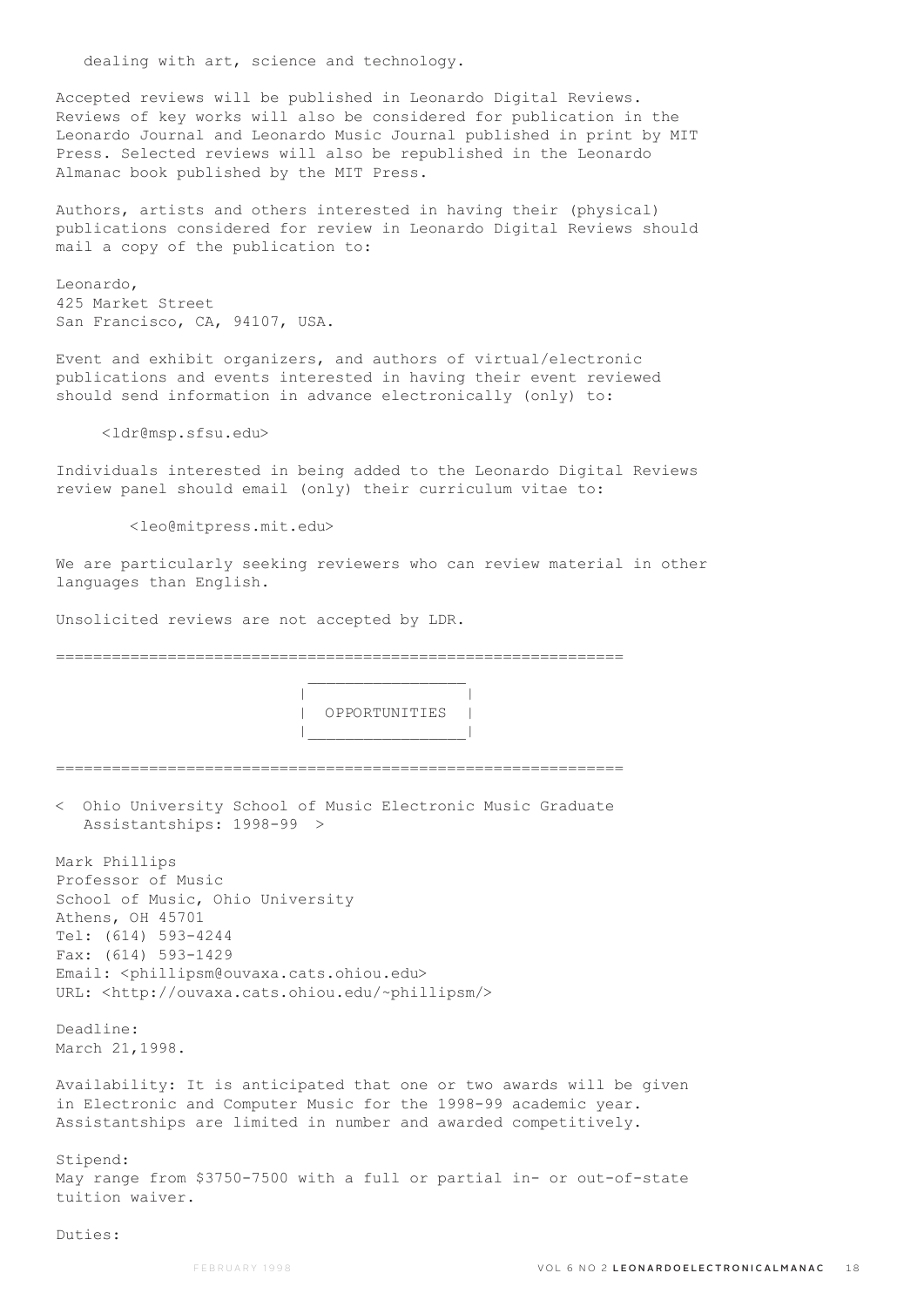Specific duties will vary depending on the qualifications and experience of the candidates. Duties may include the following: help supervise Macintosh-based MIDI lab, teach undergraduate and lower level classes in MIDI applications for musicians, perform routine maintenance, and create instructional materials and/or custom software. Time commitment is from 5 to 15 hours per week, depending upon the specific assignment and the amount of the award.

#### Degrees Offered:

Master of Music (M.M.) in Composition, History and Literature, Performance, Music Education, Music Therapy. Additional program of interest: Master of Arts (M.A.) degree combining Electronic Music with two other related fields, such as Audio (or Video) Production and Film available through the Independent Instructional Program (IIP).

### Admission:

Admission is by application to the Graduate School and the School of Music. Applicants for the M.M. in Composition or the M.A. through the Independent Instructional Program (IIP) must submit a portfolio of their creative work. A personal interview is generally required for those seeking a Graduate Assistantship in Electronic Music. \*\*\*\*\*\*\*\*\*\*\*\*\*\*\*\*\*\*\*\*\*\*\*\*\*\*\*\*\*\*\*\*\*\*\*\*\*\*\*\*\*\*\*\*\*\*\*\*\*\*\*\*\*\*\*\*\*\*\*\*\*

< Music-related Software/Hardware Engineering - NYCOR Search, Inc. >

Dani Snyder The NYCOR Group 4930 W. 77th St., Suite 300 Minneapolis, MN 55435 Tel: (612) 831-6444 Fax: (612) 835-2883 Email: <danis@nycor.com>

NYCOR Search, Inc., located in Minneapolis, MN, is an established national search firm specializing in technical and engineering disciplines. We have been conducting successful searches for over 40 years!

We currently represent a client that manufactures interactive hardware and software that links any guitar to a Mac or PC so guitarists can play better, faster and with their software, print out what they play. Our client's development projects are 'cutting edge' and they are looking for talented and ambitious developers and engineers to join their team.

## ------------------------------ Jr./Sr. Electrical Engineer(s) ------------------------------

Looking for someone with a B.S/M.S. in Electrical Engineering and one or all of the following qualifications: experience in digital circuit design, prototyping and testing, embedded programming, Intel 80C196 and/or the PIC line of micro-controllers, Audio filtering, DSP development, signal processing and music experience.

Will be responsible working on core product line that links MIDI drivers to hardware enabling you to connect your guitar to your computer. This allows you to see what you play and play what you see. This is truly interactive education and composition, and our companies' product is the only system that can do it.

------------------------------ Visual C/C++ Software Engineer ------------------------------

Requires 2+ years experience writing Microsoft Visual C/C++ Windows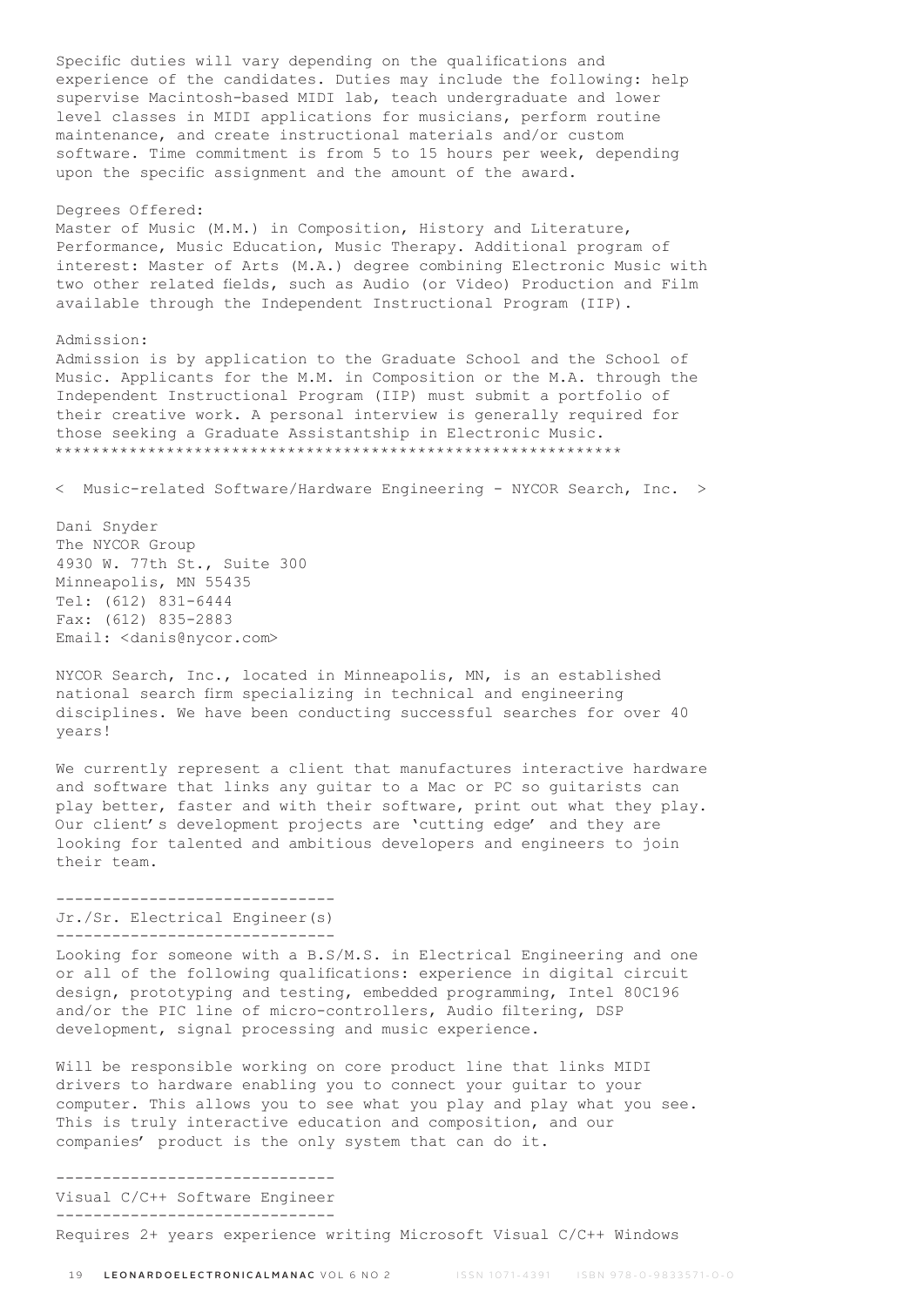applications, or Codewarrior base Mac applications. Experience with VXDS and serial port devices a plus.

Be involved with developing software for Music educational products. For example: for composition, interactive lessons, games, artists library, etc.

This company offers a competitive benefit plan and excellent opportunities for growth! \*\*\*\*\*\*\*\*\*\*\*\*\*\*\*\*\*\*\*\*\*\*\*\*\*\*\*\*\*\*\*\*\*\*\*\*\*\*\*\*\*\*\*\*\*\*\*\*\*\*\*\*\*\*\*\*\*\*\*\*\*

< Ryerson Polytechnic University - tenure track in New Media >

Professor Brian Damude Chair c/o Kim Kritzer School of Image Arts, Ryerson Polytechnic University 350 Victoria Street Toronto, Ontario M5B 2K3, Canada

The School of Image Arts' New Media Program, of Ryerson Polytechnic University, invites applications for a tenure track appointment in the area of New Media Production. Duties will include teaching courses in Computer Graphics, Multimedia and Human/Computer Interface Design. Planning is currently underway for the development of graduate programs, incoming faculty may be expected to contribute this new initiative.

The successful candidate will have experience in New Media production including computer graphics, digital audio and video, and computer-based technology. The candidate will also have demonstrated excellence in the teaching and development of collaborative and distributed New Media works and have research interests in the history and theory of New Media.

Experience in the arts or arts-related New Media applications would be an asset as well as a knowledge of computer programming.

The starting date for the appointment is August 1, 1998.

Applications, including curriculum vitae, statement of interests, sample of works or reviews, and the name of three referees, should be addressed to the above address.

Applications received by March 9, 1998 will be assured consideration. \*\*\*\*\*\*\*\*\*\*\*\*\*\*\*\*\*\*\*\*\*\*\*\*\*\*\*\*\*\*\*\*\*\*\*\*\*\*\*\*\*\*\*\*\*\*\*\*\*\*\*\*\*\*\*\*\*\*\*\*\*

< University of Florida - Electroacoustic Music and Music Technology Graduate Assistantships >

Dr. James Paul Sain Director of Electroacoustic Music University of Florida Department of Music 130 Music Bldg/POB 117900 Gainesville, FL 32611-7900 Tel: (352) 392-0223 ext. 240 Email: <jsain@ufl.edu> URL: <http://emu.music.ufl.edu/>

Several assistantships are available for Master's and Doctoral Students in electroacoustic music and music technology at the University of Florida. Assignments range from 25 to 49 percent load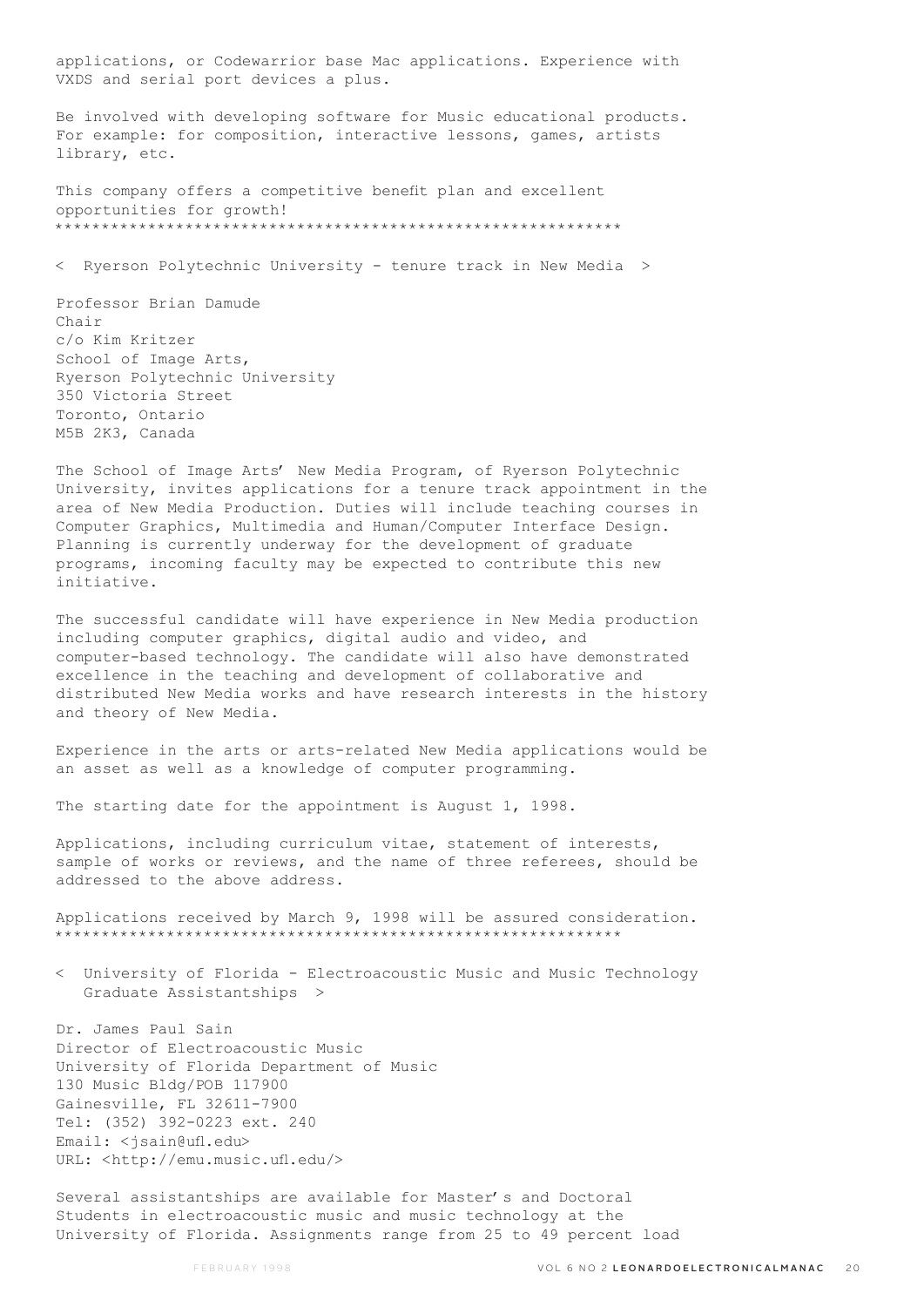for a salary between \$3000 and \$6000 for the academic year; a tuition waver is also granted for up to 9 hours per semester. Doctoral fellowships are also available to qualified students. Assistantships are available in the maintenance electroacoustic music studio and computer aided music instruction laboratory (knowledge of Macintosh OS required, UNIX a plus) as well as in the teaching of our introductory course in music technology (broad knowledge in internet applications, word processing, music sequencing, and music notation using Coda's Finale).

The University of Florida offers a wide selection of degree programs in theory and composition. The BA in Composition and Theory, BM in Composition, and MM in Composition are offered with both acoustic and electroacoustic options. The BM in Theory, MM in Theory, and PhD Music Education-Teaching of Theory Specialization, are also offered.

The Florida Electroacoustic Music Festival, now in its seventh year, offer students an opportunity to interact with an international gathering of composers. Students also benefit from the festival's composer-in-residence program that has hosted composers such as Hubert S. Howe, Cort Lippe, Gary Lee Nelson, Jon Appleton, and Joel Chadabe (1998). Concerts are presented in our departmental recital space, University Memorial Auditorium, and at our state of the art Center for the Performing Art Main Stage and Black Box Theater.

Faculty in composition, theory, and technology includes Dr. Paul Basler, Prof. Willis Bodine, Dr. Raymond Chobaz, Prof. Gary Langford, Dr. Leslie Odom, Dr. James Paul Sain, and Dr. Budd Udell.

We are excited about the future of composition and theory at the University of Florida. Please contact us if you are interested in studying composition, theory, and technology in a highly motivating environment. Letters of interest will the taken until March 31, 1998, or until positions are filled.

=============================================================

 $\mathcal{L}_\text{max}$  and  $\mathcal{L}_\text{max}$  and  $\mathcal{L}_\text{max}$  and  $\mathcal{L}_\text{max}$  | | | ANNOUNCEMENTS | |\_\_\_\_\_\_\_\_\_\_\_\_\_\_\_\_\_| ============================================================= < Artificial Life Conference - Paris > Eric Bonabeau Santa Fe Institute 1399 Hyde Park Road Santa Fe, NM 87501, USA Tel: (505) 984 8800 ext. 306 Fax: (505) 983 0751 Email: <br/> <br/>bonabeau@santafe.edu> URL: <http://www.devinci.fr/home/iim/vw98/vw98.htm> ------------------------------------------------ Call for Papers First International Conference on Virtual Worlds Paris, July 1-3, 1998 ------------------------------------------------ In the last few years, there has been an increasing interest in the design of artificial worlds, using image synthesis, modeling, multimedia and virtual reality. In practice this approach is something

broader and more fundamental. We can imagine virtual worlds reflecting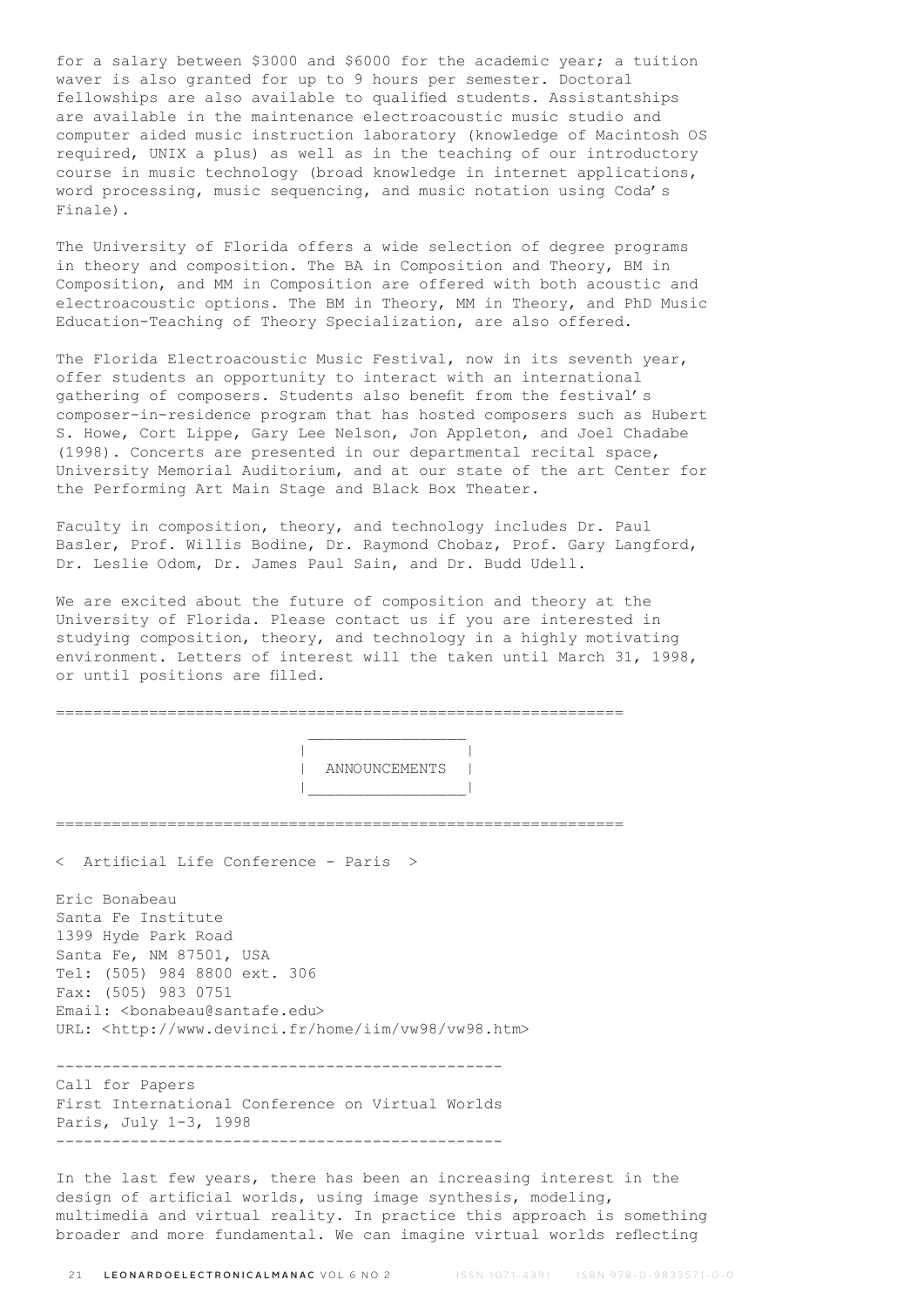some parts of our reality, but also the synthesis of new universes with associated "physical" laws and artificial life forms.

This interdisciplinary conference aims to provoke new understandings of the important role that such virtual worlds will play in domains such as sciences, business, computer games, education, training, simulation, etc. It will investigate the relationships between the natural and the artificial from both theoretical and philosophical points of views. It will also address technical developments and practical applications. VW'98 hopes to extend the scientific community by encouraging contributions from people involved in technical, philosophical and art works related to the design and applications of virtual worlds. The meeting will involve oral presentations, both invited and contributed, poster sessions, tutorials, debates, exhibitions and demonstrations.

------- Topics: -------

Artificial and Virtual Worlds, Applications of Virtual Worlds, Synthesis of Virtual Worlds, Artificial Life, Artificial Realities, MetaWorlds, CyberSpace, Online Communities, Evolutionary Computation, Simulation of Ecological and Evolving Environments, Agents and Multi-Agents, Collective Behaviors, Emergence of Social Behaviors, Multimedia, Virtual Realities, Image Synthesis, Semiotic Issues, Philosophical Issues, ...

 $\mathcal{L}_\text{max}$ | ACKNOWLEDGMENTS |

 |\_\_\_\_\_\_\_\_\_\_\_\_\_\_\_\_\_\_\_| =============================================================

 $\mathcal{L}_\text{max}$ 

=============================================================

LEA and Leonardo/ISAST gratefully acknowledges Interval Research Corporation for its continuing support of Leonardo Electronic Almanac.

| T.F.A          |  |  |  |  |
|----------------|--|--|--|--|
| WORLD WIDE WEB |  |  |  |  |
| <b>ACCESS</b>  |  |  |  |  |
|                |  |  |  |  |

The LEA Word Wide Web site contains the LEA archives, including all back issues, the LEA Gallery, the Profiles, Feature Articles, Publications, Opportunities and Announcements. It is accessible using the following URL: <http://mitpress.mit.edu/e-journals/LEA/>

 | LEA | | PUBLISHING & | | SUBSCRIPTION | | INFORMATION | |\_\_\_\_\_\_\_\_\_\_\_\_\_\_\_\_|

Editorial Address:

Leonardo Electronic Almanac 718 6th Street SE Minneapolis, MN 55414-1318 Tel: (612) 362-9390 Fax: (612) 362-0097 Email: <lea@mitpress.mit.edu>